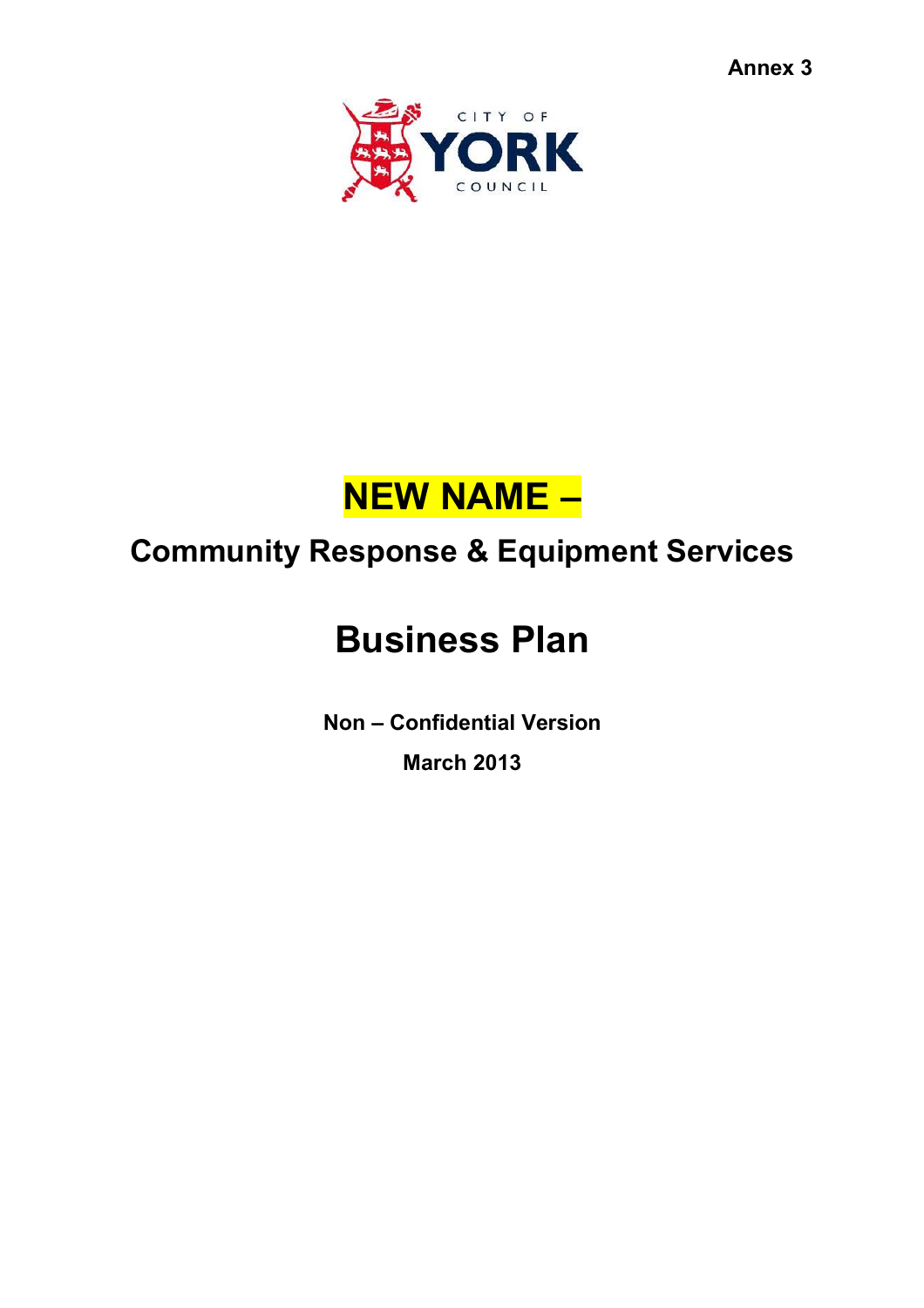# **Contents**

| 1. |            |  |                                                                                  |  |  |  |
|----|------------|--|----------------------------------------------------------------------------------|--|--|--|
|    | 2.         |  |                                                                                  |  |  |  |
| 3. |            |  |                                                                                  |  |  |  |
|    | 3.1        |  |                                                                                  |  |  |  |
|    | 3.2        |  |                                                                                  |  |  |  |
|    | 3.3        |  |                                                                                  |  |  |  |
|    | 3.4        |  |                                                                                  |  |  |  |
|    | 3.5        |  |                                                                                  |  |  |  |
| 4. |            |  |                                                                                  |  |  |  |
|    | 4.1        |  |                                                                                  |  |  |  |
|    | 4.2        |  |                                                                                  |  |  |  |
|    | 4.3        |  |                                                                                  |  |  |  |
|    | 4.4        |  |                                                                                  |  |  |  |
|    | 4.5        |  | Strengths, Weaknesses, Opportunities and Threats  Error! Bookmark not defined.24 |  |  |  |
|    | 4.6        |  |                                                                                  |  |  |  |
|    |            |  |                                                                                  |  |  |  |
|    | 4.7        |  |                                                                                  |  |  |  |
| 5. |            |  |                                                                                  |  |  |  |
|    | 5.1        |  |                                                                                  |  |  |  |
|    | 5.2        |  |                                                                                  |  |  |  |
| 6. |            |  |                                                                                  |  |  |  |
|    | 6.1        |  |                                                                                  |  |  |  |
|    | 6.2        |  |                                                                                  |  |  |  |
|    |            |  |                                                                                  |  |  |  |
| 7. |            |  |                                                                                  |  |  |  |
|    | 7.1<br>7.2 |  |                                                                                  |  |  |  |
|    | 7.3        |  |                                                                                  |  |  |  |
|    | 7.4        |  |                                                                                  |  |  |  |
|    | 7.5        |  |                                                                                  |  |  |  |
|    |            |  |                                                                                  |  |  |  |
| 8. | 8.1        |  |                                                                                  |  |  |  |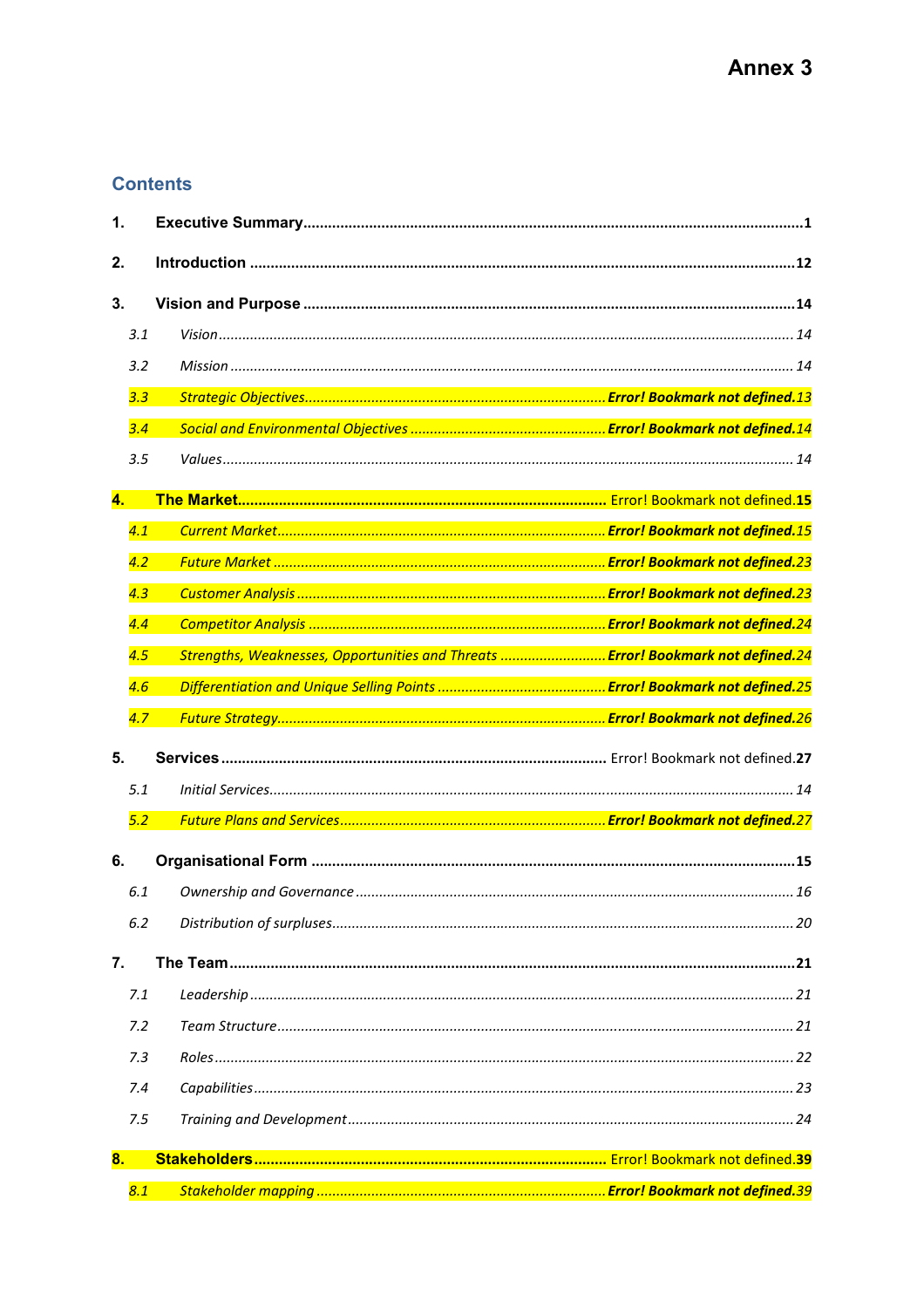|     | 8.2   |                                               |  |
|-----|-------|-----------------------------------------------|--|
| 9.  |       |                                               |  |
|     | 9.1   |                                               |  |
|     | 9.2   |                                               |  |
|     | 9.3   |                                               |  |
| 10. |       |                                               |  |
|     | 10.1  |                                               |  |
|     | 10.2  |                                               |  |
|     | 10.3  |                                               |  |
|     | 10.4  |                                               |  |
|     | 10.5  |                                               |  |
|     | 10.6  | <mark>. Error! Bookmark not defined.45</mark> |  |
| 11. |       |                                               |  |
|     | 11.1  |                                               |  |
|     | 11.2  |                                               |  |
|     |       | <b>Error! Bookmark not defined.48</b>         |  |
|     | 11.3  |                                               |  |
|     | 11.4  |                                               |  |
|     | 11.5  | <b>Error! Bookmark not defined.57</b>         |  |
|     | 11.6  |                                               |  |
|     | 11.7  |                                               |  |
| 12. |       |                                               |  |
| 13. |       |                                               |  |
| 14. |       |                                               |  |
|     |       |                                               |  |
|     | 14.1. |                                               |  |
|     | 14.2. |                                               |  |
|     | 14.3  |                                               |  |
|     | 14.4. |                                               |  |
|     | 14.5. |                                               |  |
|     | 14.6. |                                               |  |
|     |       |                                               |  |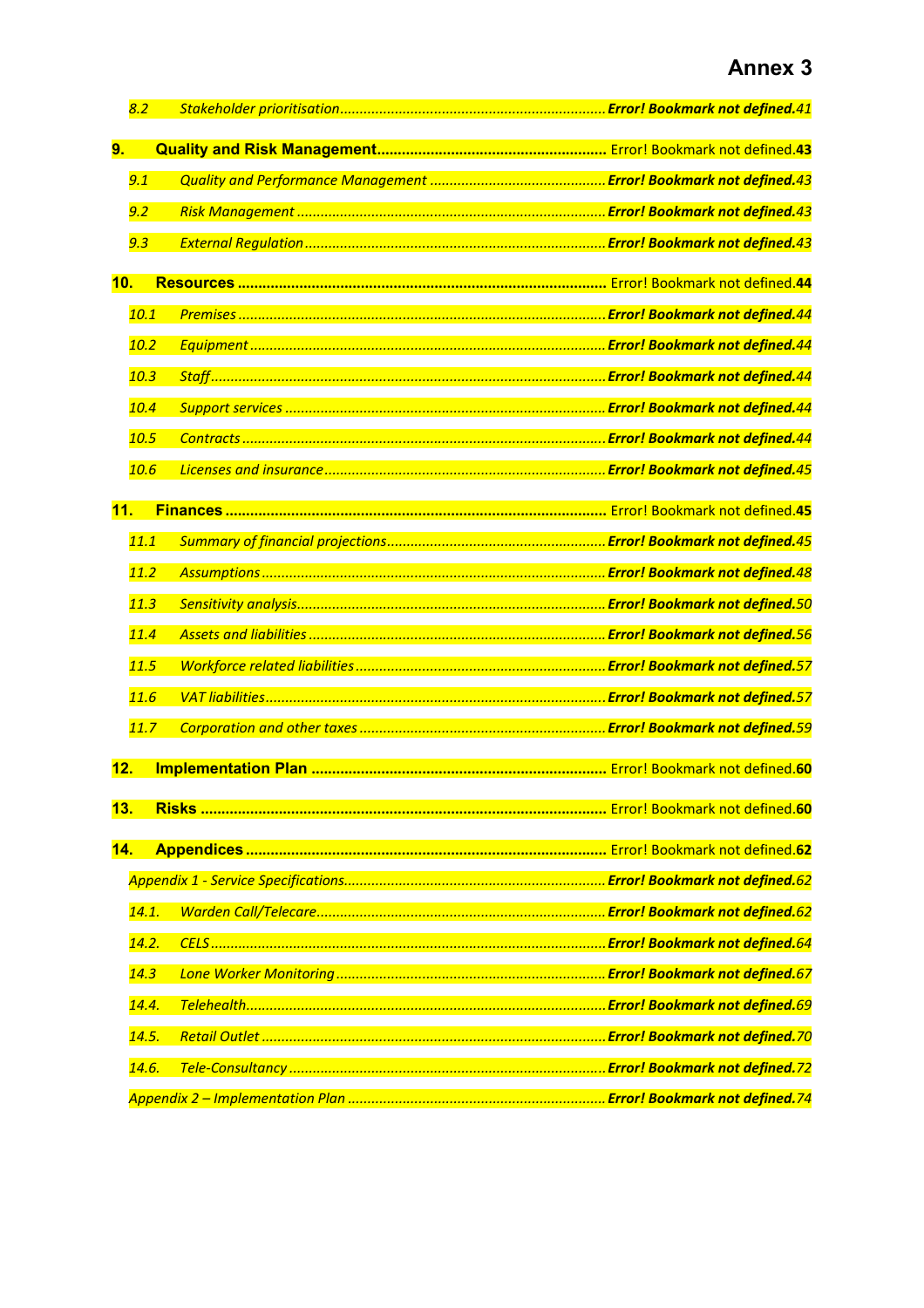# **1. Executive Summary**

This Business Plan has been prepared to obtain approval from the City of York Council (CYC) Cabinet for the Community Equipment Loan and Telecare Service (CELTAS) to 'spin-out' and become an independent social enterprise, in the form of a Community Interest Company (Company Limited by Guarantee). It covers:

- Our vision;
- An analysis of the market place we will operate within;
- An explanation of the range of services we will offer;
- A description of our legal form and our governance arrangements;
- An overview of the infrastructure needed to underpin our business;
- Our financial forecasts demonstrating the viability of our business; and
- An implementation plan outlining how we will establish the new organisation.

Our business plan sets out our ambition to build on the established track record of our staff and their outstanding skills and expertise to deliver high quality, professionally delivered Community Equipment Loan and Telecare Services and represents the navigation document for our formation and early period of operation. The name of our new social enterprise will be **NEW NAME**.

# **1.1 Drivers for change**

The economic downturn in 2008, signalled a new era of austerity for the public sector. Pressure to cut public spending is leading to difficult choices within local government. Rather than eroding the CELTAS services over time to help meet these budget pressures, CYC has taken the positive decision to enable staff to take ownership of these valued services as members of a Community Interest Company (CIC) form of a social enterprise, ensuring future supply and enabling the services to develop as a separate legal body.

As a result of the reduction in funding for the public sector the council needs to become even more efficient and reduce it's spend. It is believed that the social enterprise will help meet both aims: modernisation and the reduction of costs. The team believe that developing as a social enterprise will help the service, which is highly valued by the people who use it, to survive and develop in a competitive market.

Another major change impacting upon social care services is "personalisation". The relationship between customers and providers will become more direct, and there will be far more competition between providers. City of York Council's services will need to change, to become more competitive and to keep up with these developments, if they are to survive and thrive.

### **1.2 Vision for the future**

NEW NAME being an independent social enterprise will provide a unique service for both statutory agencies and the general public through the provision of Community Equipment Loan and Telecare Services.

NEW NAME will be the answer to the increasing demand for community response and equipment services. The public want easy access to the services, and for self-funded customers at a cost they can afford. Statutory agencies want (1) access to services and equipment in a timely manner that is responsive to their service user's clinical/social needs and (2) to work as part of the integrated pathway of care providing expert support and advice.

The purpose of **NEW NAME** is to be the organisation of choice that works in partnership with their customers to best understand their needs through the provision of a community response service, equipment and expert advice and support to assist people to live their chosen lifestyle. We will raise awareness and increase access of our services and equipment to the local community (both statutory service users and the general public) by sharing our specialist knowledge with health and social care professionals and the public, and offer a wide range of services and products so that individuals have access to services/products and the knowledge to assist others and/or help themselves when faced with an environmental challenge or functional limitation that impacts on their lifestyle.

We believe that CELTAS services are best delivered through a social enterprise as it will: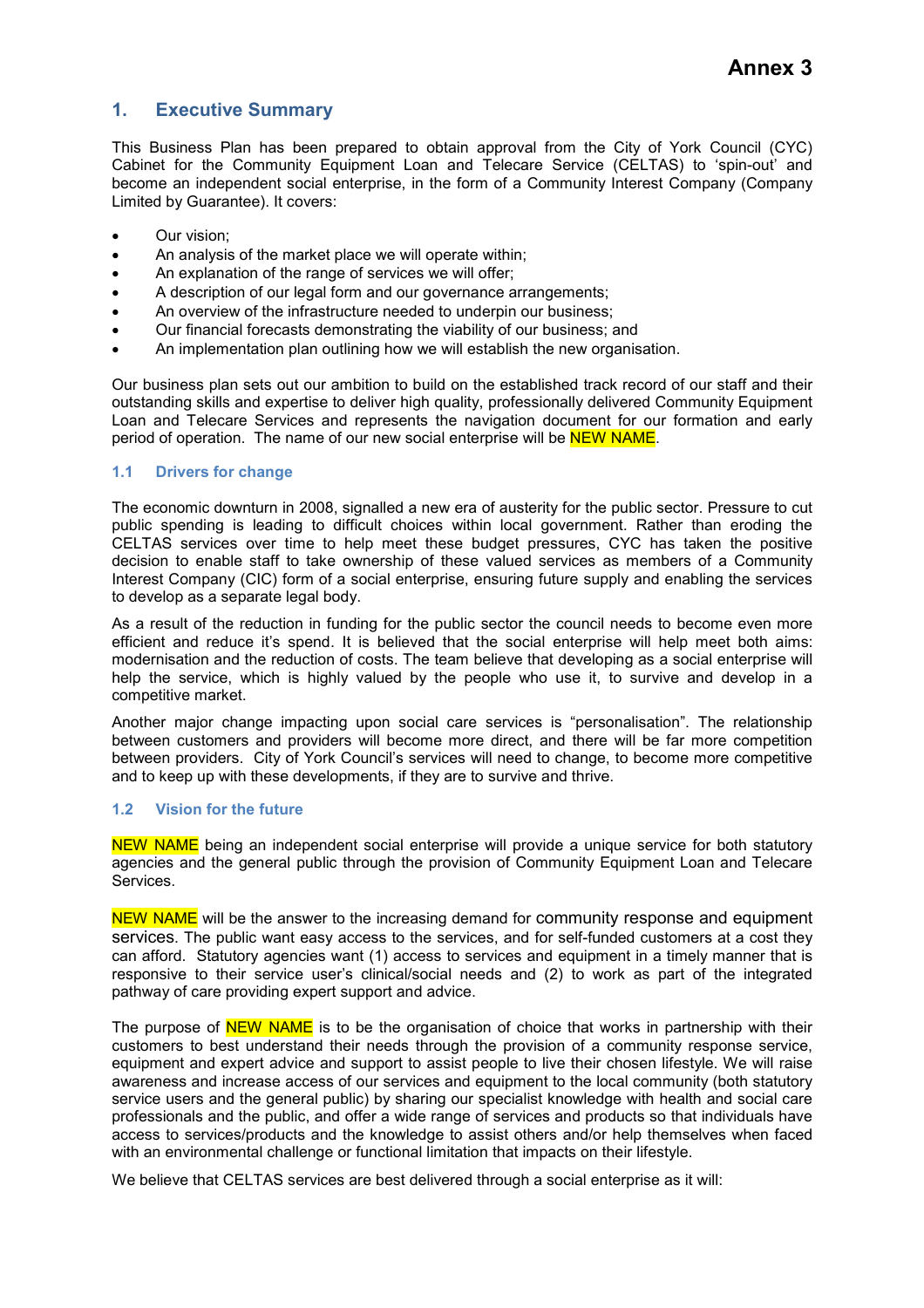- Make the services more flexible and responsive to client needs;
- Enable new business opportunities to be realised to help secure financial efficiency and sustainability;
- Encourage staff working within the new organisation to be more motivated and driven to work harder, smarter and more consistently as they have greater ownership of and involvement with the business; and
- Ensure the service is as good as it can be by re-investing its financial surplus in the organisation to fund development of the service, technology and workforce.

Our vision describes our ambition and what it is we hope to achieve:

*We will create a high quality, comprehensive and sustainable telecare and equipment service that redefines care delivery, and helps people manage their lives and stay independent in their own homes through life enhancing equipment solutions.* 

Our mission sets out how we will achieve this vision. We will achieve our vision by:

- Supporting social, health and well-being by offering advice, signposting and a wide range of solutions to our customers;
- Working with partner organisations across all sectors to prevent hospital admissions and prolonging, wherever possible, a quality of life at home;
- Providing support and reassurance for both formal and informal carers; and
- Being committed to equality and fairness.

# **1.3 Differentiators**

Being a social enterprise is important for the branding of the new enterprise. It will set the new enterprise apart from the competition and provide commissioners and users with assurance about the motives and focus of the service. Our key differentiators/selling propositions for service include:

- Unique combination/range of services provided we would be able to provide more customers with a range of equipment solutions to meet their needs. This would ensure the customer receives a 'one-stop' shop approach allowing them to have access to a wider range of options. This single access point will benefit many customers and where possible we would also signpost to other services that may be of benefit to them.
- Fully managed service provision to stakeholders (assessment, delivery, installations, monitoring, response and review). This permits any future partnerships to benefit from the fact that our service contains everything that can support a single provider option.
- Social Values of the organisation (local employment, greater, more creative and wider use of new technology, local employment, giving back to local communities – trips or social events)
- We will work as part of an integrated care pathway supporting delivery of health and social care packages.
- We will be a not-for-profit-distribution social enterprise and therefore will not have shareholders to make profits for, instead we will re-invest our profits back in to the organisation to meet our strategic and social objectives.
- The staff within NEW NAME will work closely with health & social care practitioners to find the right solution carrying out joint visits when needed.
- We work closely with clinicians to ensure the most appropriate equipment is prescribed to meet their client's needs.
- We have a detailed and wide knowledge of all the equipment that we issue/use.

# **1.4 Service Delivery**

In designing the social enterprise, we have been acutely aware of the competing tensions between the need to realise efficiencies through standardisation and scale and the need for locally delivered, flexible, responsive services that meet the needs of customers within York (and beyond). To ensure our long term viability we need to grow our business but we must not forget our roots or our primary customer base in York. Accordingly we will pursue a two-pronged development strategy: enhancing and broadening our range of services for existing customers whilst also extending our reach into new geographical areas.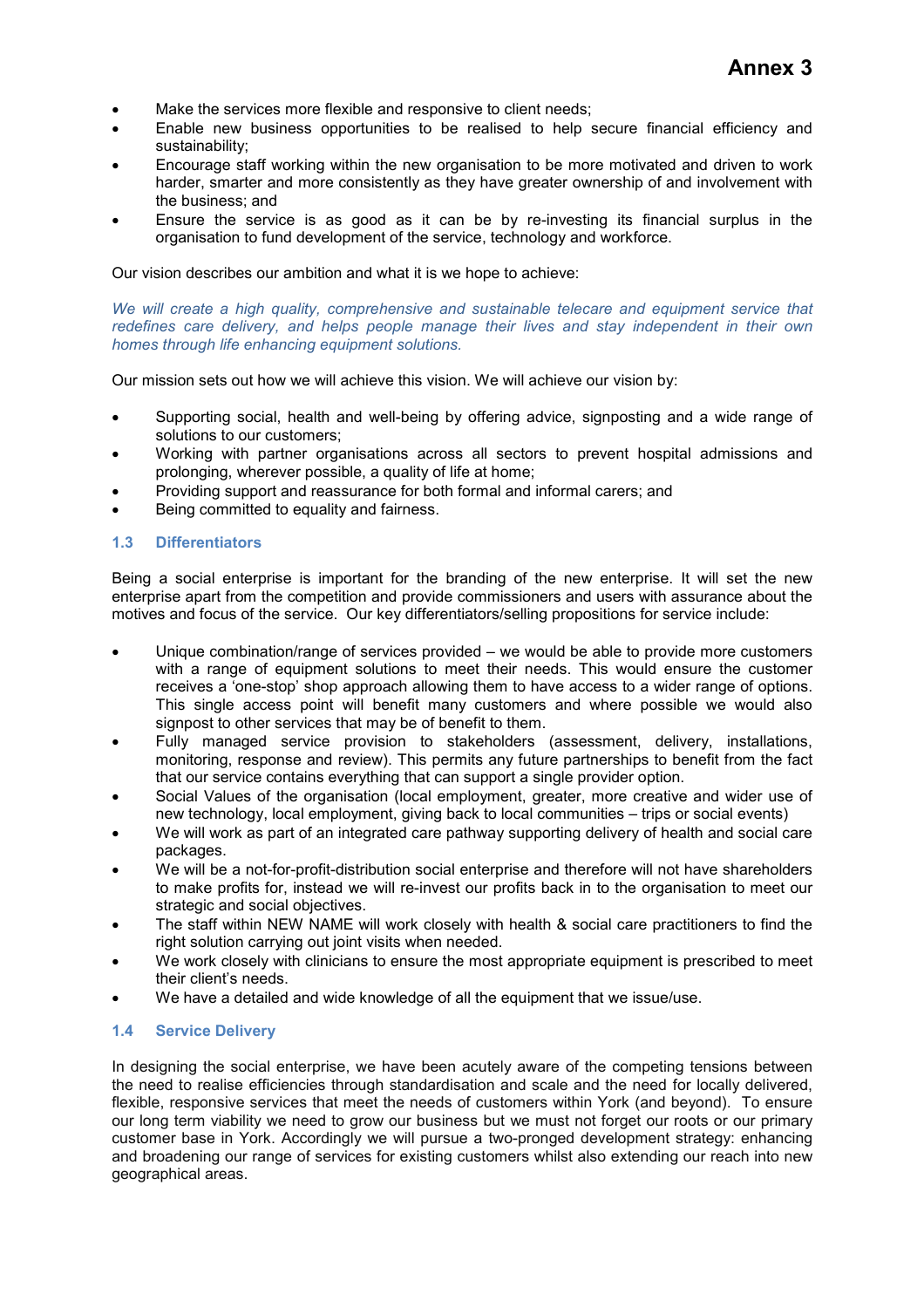Developing the social enterprise provides us with a great opportunity to transform the way we deliver some of our important services. Our staff, customers and other key stakeholders will have greater opportunity to shape the way our services are delivered than ever before. It is envisaged that customers will have an on-going role in the development of services through feedback and quality assurance mechanisms.

The services that will be provided initially are:

- Warden Call/Telecare;
- Community Equipment Loans.

The services that will be provided in the future (and the year they will commence) are:

- Lone worker monitoring (year 1)
- Tele-Consultancy and Marketing (year 1)
- Telehealth (year 1)
- Retail online/outlet (year 2)

#### **1.5 Organisational form, ownership and governance**

Our recommendation is that **NEW NAME** is established as a Community Interest Company (CIC), in the form of a Company Limited by Guarantee. As a CIC we would have the flexibility to offer staff ownership in the form of membership of the enterprise. This would be difficult if not impossible as a charity as Trustees of charities must be unpaid. The Community Interest Company form also provides a degree of regulation and an asset lock. The asset lock ensures that assets are only ever used to deliver our business/social objectives.

NEW NAME will have a governance structure that is proportionate and appropriate to the scale of the organisation. We propose two forms of membership of the new enterprise. Staff would be "Staff Members" with the power to nominate and elect a "Staff Director" from their group to take a position on the Board of the new enterprise. There will be five "Members" who will be responsible for the strategic management of the business and will hold the statutory responsibilities of Company Directors under Company Law. Alongside the "Staff Director", will be the Chief Executive Officer and three Non-Executive Directors. We propose that the City of York Council in the first instance appoints the Chief Executive Officer (with future performance management, removal and appointment of this position then becoming the responsibility of the Board). The Local Authority will retain the power to appoint one Non-Executive to the Board, thereby having direct influence on the new organisation but avoiding the need to consolidate accounts or take on any future liabilities of the enterprise – the Local Authority would effectively retain 20% ownership through the Non-Executive Director.

The Board will delegate the day to day running of NEW NAME to a Management Team which besides the CEO will include the Head of Operations and Head of Finance. **(Note: The Head of Finance is a function and not a separate post)**. The management team will report performance to the Board on a regular basis, possibly every 2 months initially.

In addition to the governance structure proposed above, one or more Advisory Committees will be established to enable different key stakeholders/stakeholder groups, including users, to be involved and have their input to the new organisation. Whilst these committees would not have any formal decision making abilities, we anticipate that any key outcomes/requests/etc. from these meetings would be tabled at the Management Team meeting, and latterly the Board meeting.

As well as user representation on one or more Advisory Committees, a user could also be appointed as a Non-Executive Director provided that they have the appropriate skills and experience.

Finally, we propose that the above governance structure is established and run in shadow form (pending the decision of the Cabinet to proceed) in March 2013 up until go-live in October 2013.

# **1.6 Our staff and leadership**

Our people are our biggest asset and we recognise the need for strong and visible leadership and the need to form a management team with the appropriate blend of capabilities.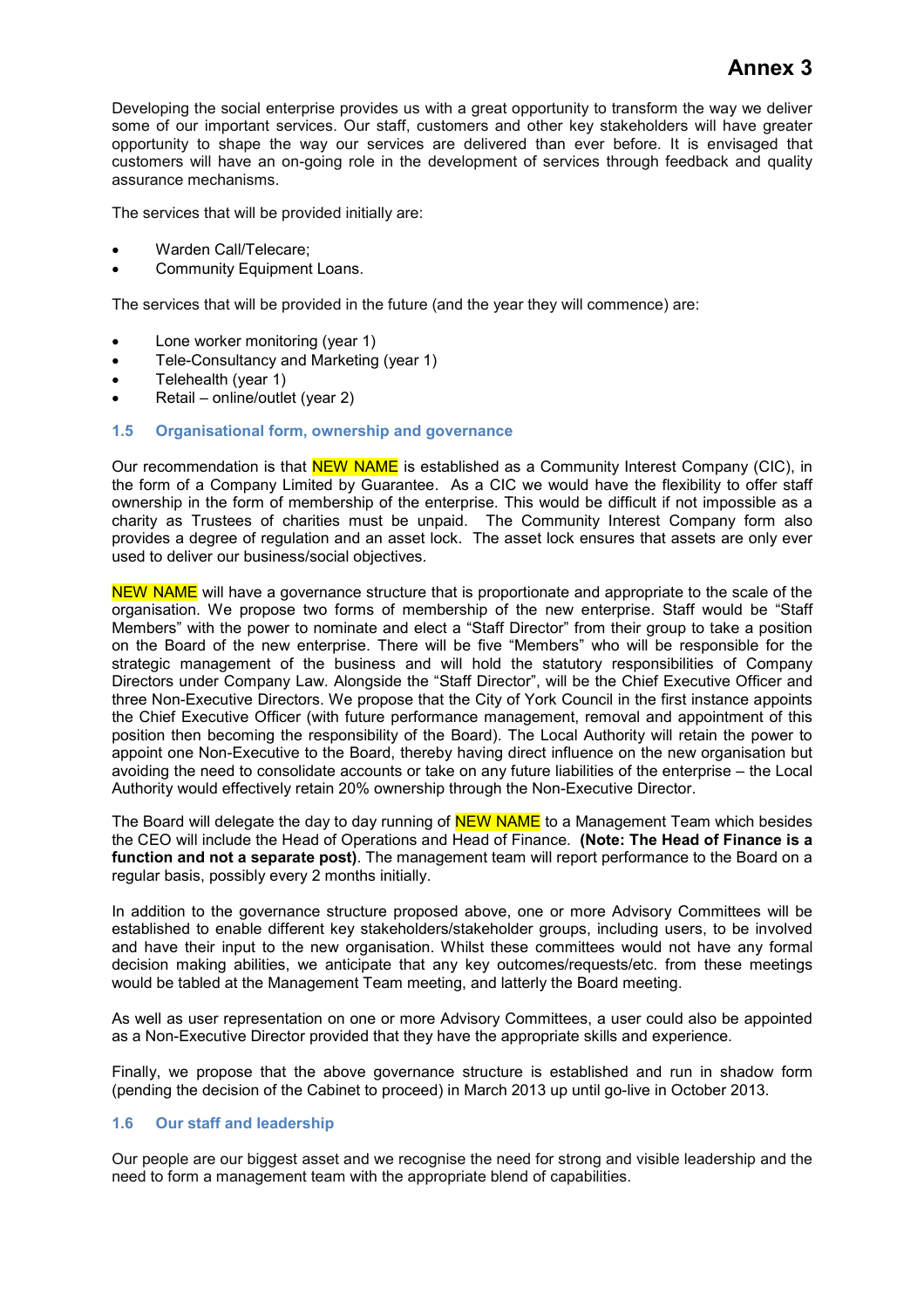Our Board of Directors and Management Team would be in place by October 2013, having run in shadow form for at least six months (pending the decision of the Cabinet in March 2013). Specific individuals for each position are yet to be identified, apart from the Chief Executive Officer. We propose that the Chief Executive Officer of the new organisation is Heather Barden, the current service manager for CELTAS.

Whilst running in shadow form we will seek to strengthen and develop the skills and expertise of the Management Team (and Board) through specific training courses (possibly via CYC's Corporate Training and/or York CVS) and mentoring from external specialists/existing successful social entrepreneurs. This period will also enable any issues to be identified and rectified before the new organisation is formally awarded the CELTAS contract.

# **1.7 Resources**

The new organisation will need to use existing resources (or equivalent levels of) both initially and in the future. These resources include staff, premises and assets.

NEW NAME will be based in the current CELS building. Further detailed work is required to plan the reconfiguration of the building, and agreement from the landlord is currently being sought. We have assumed that the relocation of staff to the CELS building will take place by April '13 as this is a requirement of the current Warden Call/Telecare and CELS service review process (and is not related to the proposed spin-out);

We propose that assets will be transferred to **NEW NAME** at market value (given the relatively low value of the equipment and also that no buildings or land is being transferred), else they will be leased at a 'peppercorn rent' rate.

If the latter approach is used (which is the default method that has been used by groups spinning-out under 'Right to Provide') the responsibility for the maintenance and replacement of assets would lie with the new organisation (or if CYC prefers the responsibility could remain with CYC). This avoids the issue of state aid  $1$  as these assets would be made available to the successful bidder as part of the contractual terms, rather than specifically to NEW NAME.

To ensure the smooth transition from the council, it has been assumed that support functions (such as HR/payroll, Finance, Legal and ICT) will initially be purchased from CYC (and will continue to be delivered by CYC providing that charges are competitive).

# **1.8 Sustainability**

We will establish a sustainable organisation that our customers want to buy from and of which staff are proud to be a part. We will explore further opportunities to grow our customer base beyond York without compromising the delivery of services to our core customer base.

We believe that "one size does not fit all" and therefore we will seek to work with our customers and deliver services with them and for them, not to them. We will differentiate our services to meet their needs by involving stakeholders in an Advisory Committee to review operational performance and consult on key business development matters.

#### **1.9 Financial Viability**

l

NEW NAME is being established against a challenging financial backdrop. Specifically, the eroding of the CELTAS budget over time to help meet these budget pressures faced by CYC.

With support from external independent advisors we have undertaken a detailed analysis of future financial projections for **NEW NAME** and conclude that it does represent a financially viable business opportunity. (A full list of the planning assumptions used to develop these projections can be found in Sections 2.2 and 11.2).

 $^{\text{1}}$  The total de minimis aid provided to any undertaking must not exceed 200,000 Euros over any period of three fiscal years.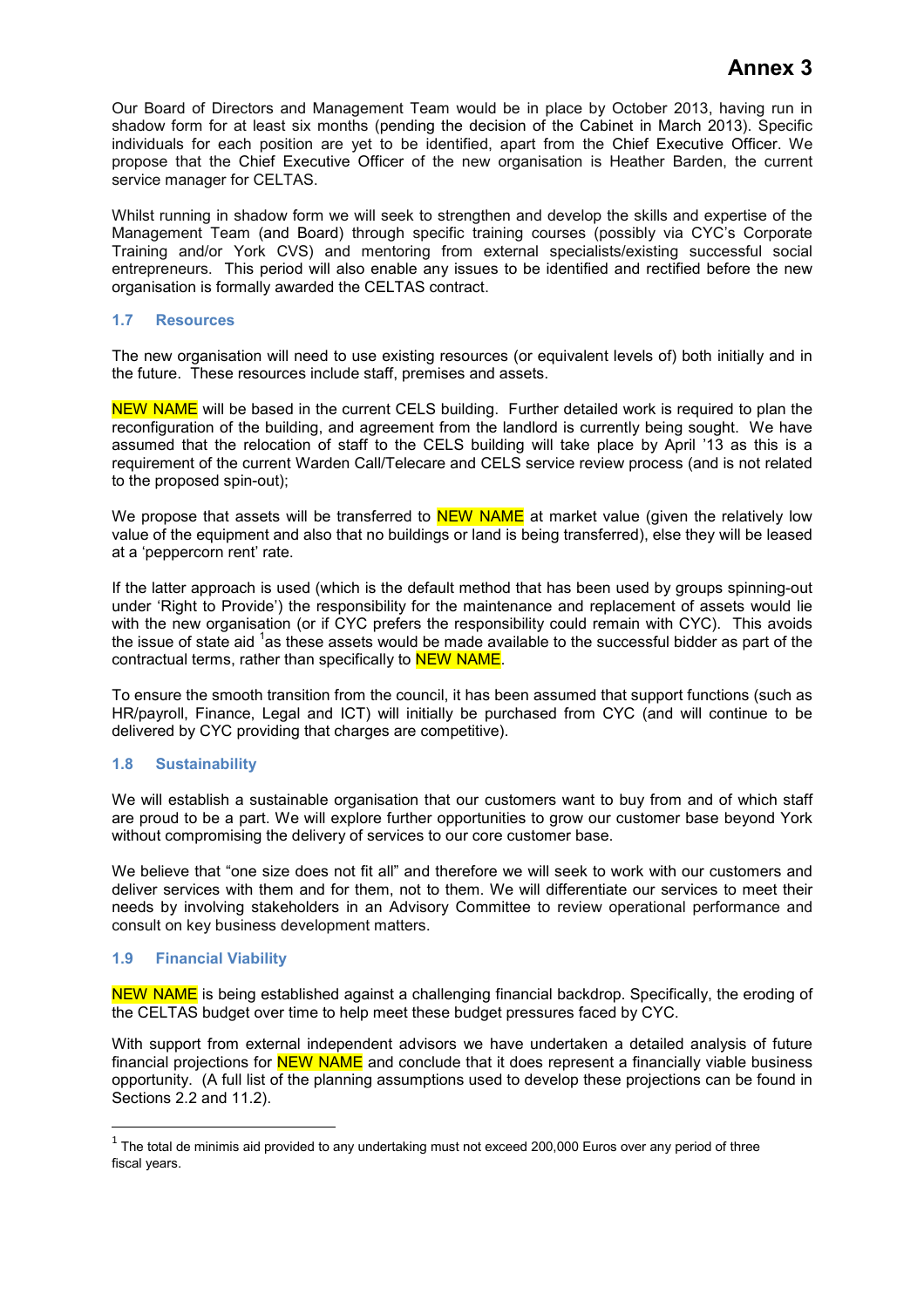The summary five year forecast Income & Expenditure and Cashflow statements, and monthly Cashflow statement for year one, for the future social enterprise are set out below with further commentary following each table.

| Income                                  | 2013/14        | 2014/15        | 2015/16        | 2016/17        | 2017/18        |
|-----------------------------------------|----------------|----------------|----------------|----------------|----------------|
| Telecare, Wardencall, CELS              | £2,342,512     | £2,324,993     | £2,305,153     | £2,285,310     | £2,270,856     |
| New Services (Loneworker, Telehealth,   |                |                |                |                |                |
| Tele-Consultancy, Retail)               | £187,878       | £314,476       | £385,231       | £456,711       | £499,818       |
| <b>Total Income</b>                     | £2,530,389     | £2,639,469     | £2,690,384     | £2,742,021     | £2,770,674     |
| <b>Expenditure</b>                      |                |                |                |                |                |
| <b>Direct Costs:</b>                    |                |                |                |                |                |
| Telecare, Wardencall, CELS              | (E1, 627, 549) | (E1, 667, 685) | (E1, 683, 044) | (E1, 695, 634) | (E1, 710, 250) |
| <b>New Services</b>                     | (E156, 400)    | (E236, 656)    | (E300, 084)    | (E344, 194)    | (E362,989)     |
| <b>Total Direct Costs</b>               | (E1, 783, 949) | (E1, 904, 341) | (E1, 983, 128) | (E2,039,827)   | (E2,073,239)   |
| <b>Indirect Costs:</b>                  |                |                |                |                |                |
| Telecare, Wardencall, CELS              | (E424,600)     | (E425, 518)    | (E428, 193)    | (E427, 422)    | (E428, 410)    |
| <b>New Services</b>                     | (E5, 650)      | (E18, 125)     | (E46, 156)     | (E46, 194)     | (E46, 265)     |
| Back Office and One-off Costs           | (E220, 506)    | (E127, 453)    | (E117, 827)    | (E120, 772)    | (E123, 792)    |
| <b>Total Indirect Costs</b>             | (E650, 756)    | (E571,095)     | (E592, 176)    | (E594, 388)    | (E598, 467)    |
| Depreciation                            | (E100, 040)    | (E102, 340)    | (E102, 340)    | (E102, 740)    | (E102, 740)    |
| Tax                                     |                | (E12, 338)     | (E2, 548)      | (E1,013)       |                |
| Gross profit                            | £746,440       | £735,128       | £707,255       | £702,193       | £697,435       |
| <b>EBITDA / Operating Profit</b>        | £95.684        | £151.694       | £112.532       | £106,792       | £98,968        |
| Net profit (after tax and depreciation) | $-£4,356$      | £49,354        | £10,192        | £4,052         | $-£3,772$      |
| Gross profit margin                     | 29.5%          | 27.9%          | 26.3%          | 25.6%          | 25.2%          |
| <b>EBITDA / Operating Profit margin</b> | 3.8%           | 5.7%           | 4.2%           | 3.9%           | 3.6%           |
| Net profit margin                       | $-0.2%$        | 2.3%           | 0.5%           | 0.2%           | $-0.1%$        |

# **Income and Expenditure – 5 Year Summary (Simplified statement)**

The table above shows the forecast five year Income & Expenditure statement for the NEW NAME. It can be seen that the business broadly breaks-even in years one and five with modest net profit figures in the intervening years. It should be noted that, due to the asset intensive nature of the business, the net profit is diminished by the considerable depreciation charge. On this basis, we would draw attention to the EBITDA (Earnings Before Interest, Tax, Depreciation and Amortisation; equivalent to 'operating profit') figures, highlighted in green which represents a better basis on which to assess financial viability (further emphasised by the cashflow analysis below).

The EBITDA shows strong earnings in each of the years covered by the model. The slight drop off from year 2 to 5 is due to the fixed parent contribution for funded customers and the built in cost savings. N.B. there is an expectation that once the volumes pass a to-be-agreed threshold the contract value will be re-negotiated to reflect the new volumes. (Funded customer volumes are expected to grow between 3-5% year-on-year).

# **Cashflow – 5 Year Summary (Simplified statement)**

|                                                                                 |            | <b>5 Year Summary</b> |            |            |            |  |  |  |
|---------------------------------------------------------------------------------|------------|-----------------------|------------|------------|------------|--|--|--|
|                                                                                 | 2013/14    | 2014/15               | 2015/16    | 2016/17    | 2017/18    |  |  |  |
| <b>Balance b/f</b>                                                              |            | £88,997               | £241,079   | £333,758   | £425,575   |  |  |  |
| Total cash in                                                                   | £2,526,939 | £2,638,579            | £2,689,454 | £2,741,051 | £2,769,664 |  |  |  |
| Total cash out (£2,437,942) (£2,486,497) (£2,596,775) (£2,649,233) (£2,681,274) |            |                       |            |            |            |  |  |  |
| <b>Balance c/f</b>                                                              | £88,997    | £241,079              | £333,758   | £425,575   | £513,965   |  |  |  |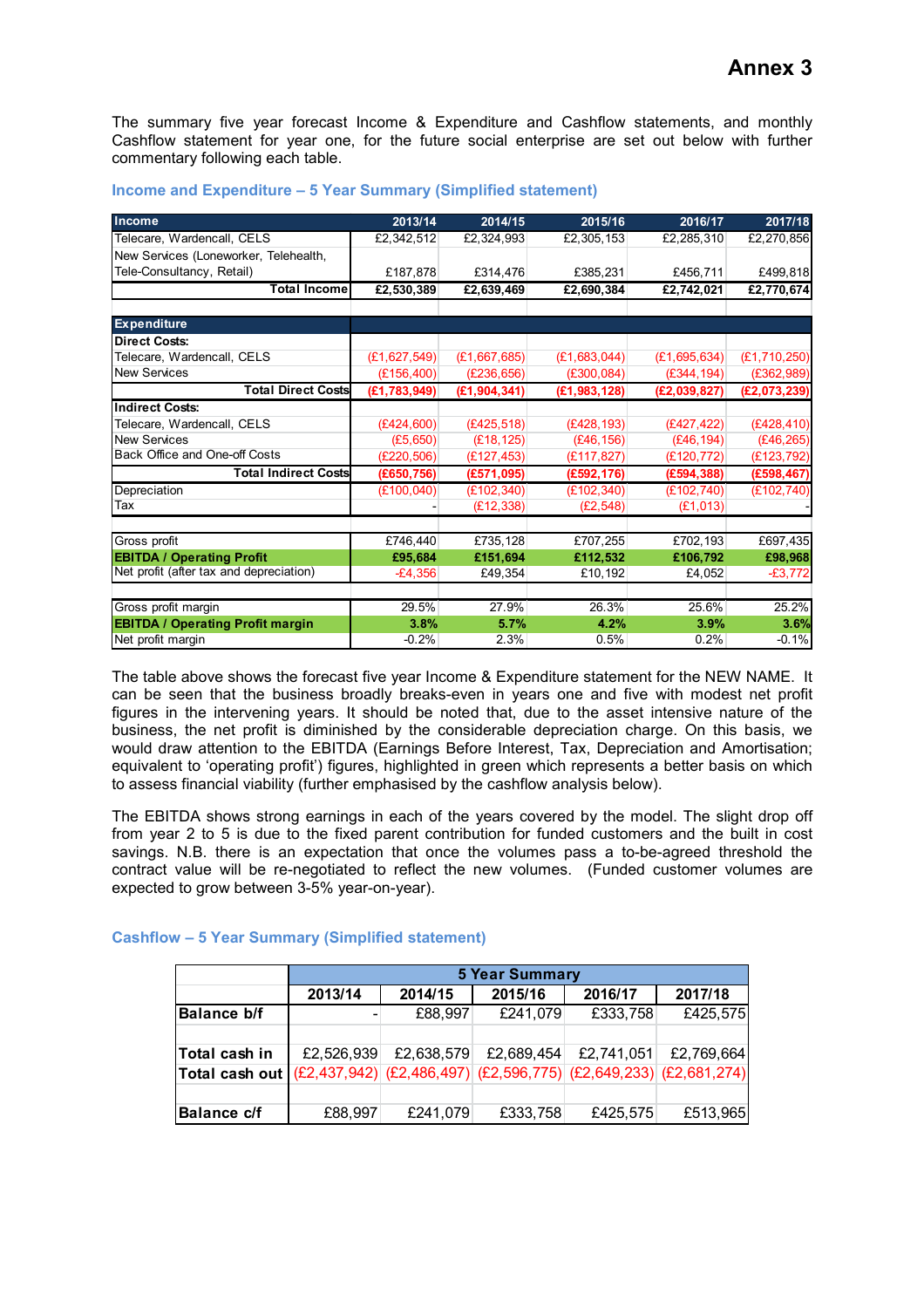The table above shows the summary Cashflow statement for the first five years. The important point to note is that the forecast shows the service being in a cash surplus throughout each of the first five years, removing the need for any capital injection or bridging loan (that would often be required by a new business).

# **Cashflow – Year 1Detail (Simplified statement)**

|                    |             | Year 1 Detail |             |             |          |          |          |          |          |                                                                                         |          |          |
|--------------------|-------------|---------------|-------------|-------------|----------|----------|----------|----------|----------|-----------------------------------------------------------------------------------------|----------|----------|
|                    |             | Qtr 1         |             | Qtr 2       |          | Qtr 3    |          |          | Qtr 4    |                                                                                         |          |          |
|                    | Oct         | Nov           | <b>Dec</b>  | Jan         | Feb      | Mar      | Apr      | Mav      | Jun      | Jul                                                                                     | Aug      | Sept     |
| <b>Balance b/f</b> |             | £305.541      | £152.661    | (E219)      | £326.654 | £175.499 | £26,070  | £354.668 | £205.238 | £55.808                                                                                 | £384.406 | £236.702 |
|                    |             |               |             |             |          |          |          |          |          |                                                                                         |          |          |
| lTotal cash in     | £567.189    | £28.392       | £28.392     | £568.914    | £30.117  | £31.842  | £570.639 | £31.842  | £31.842  | £570.639                                                                                | £33.567  | £33.567  |
| Total cash out     | (E261, 648) | (E181, 272)   | (E181, 272) | (E242, 041) |          |          |          |          |          | (£181,272) (£181,272) (£242,041) (£181,272) (£181,272) (£242,041) (£181,272) (£181,272) |          |          |
|                    |             |               |             |             |          |          |          |          |          |                                                                                         |          |          |
| Balance c/f        | £305.541    | £152.661      | (E219)      | £326.654    | £175.499 | £26.070  | £354.668 | £205.238 | £55.808  | £384.406                                                                                | £236.702 | £88.997  |

The year one cash flow statement indicates that there may be a small cash deficit (c.£200) in month 3 of year one. This is due to our assumption that the parent bodies are made quarterly in advance. A deficit of this level would be very manageable, particularly as the remaining months indicate a growing and healthy surplus, but it may be prudent to have an arranged overdraft facility in place.

Our projections demonstrate that this does represent a financially viable business opportunity. In the medium to long term we will develop our services to offer a selection of tailor-made services to both statutory agencies and the general public. We will also develop the appropriate charging models to ensure the organisation is able to grow and have long term sustainability.

We believe that this plan is achievable and represents significant short-term financial benefits for CYC whilst ensuring the longer term survival, development and growth of our services which are so important for our customers in York. We are confident that this is achievable because:

- Existing service teams have established a good reputation for high quality service delivery.
- There is significant opportunity to develop services in tangential markets with modest additional investment.
- The sole focus of the enterprise is on delivery services that enable and support independent living – less distraction for management team.
- The management team are driven and committed support by appropriately qualified and experienced Board members.
- Managed transition from CYC run in "Shadow form" for initial period prior to transition.
- Financial projections are balanced (and not unduly optimistic).

However we recognise that realising this plan will be challenging and accordingly it will be important to establish **NEW NAME** with the right leadership and culture and manage the transition from CYC as professionally and effectively as possible.

# **Parent Body Commitments**

An implicit part of the creation of an independent organisation (and indeed the status quo with the creation of most public service mutuals) is for the Parent Body (CYC) to make a financial contribution to the nascent organisation during the early years of operation. This reflects the fact that the new organisation will continue to provide a public service and also to allow the organisation to build solid foundations as an independent commercial enterprise.

An important part of the financial viability note is to quantify the contribution required / requested from CYC, detailed below: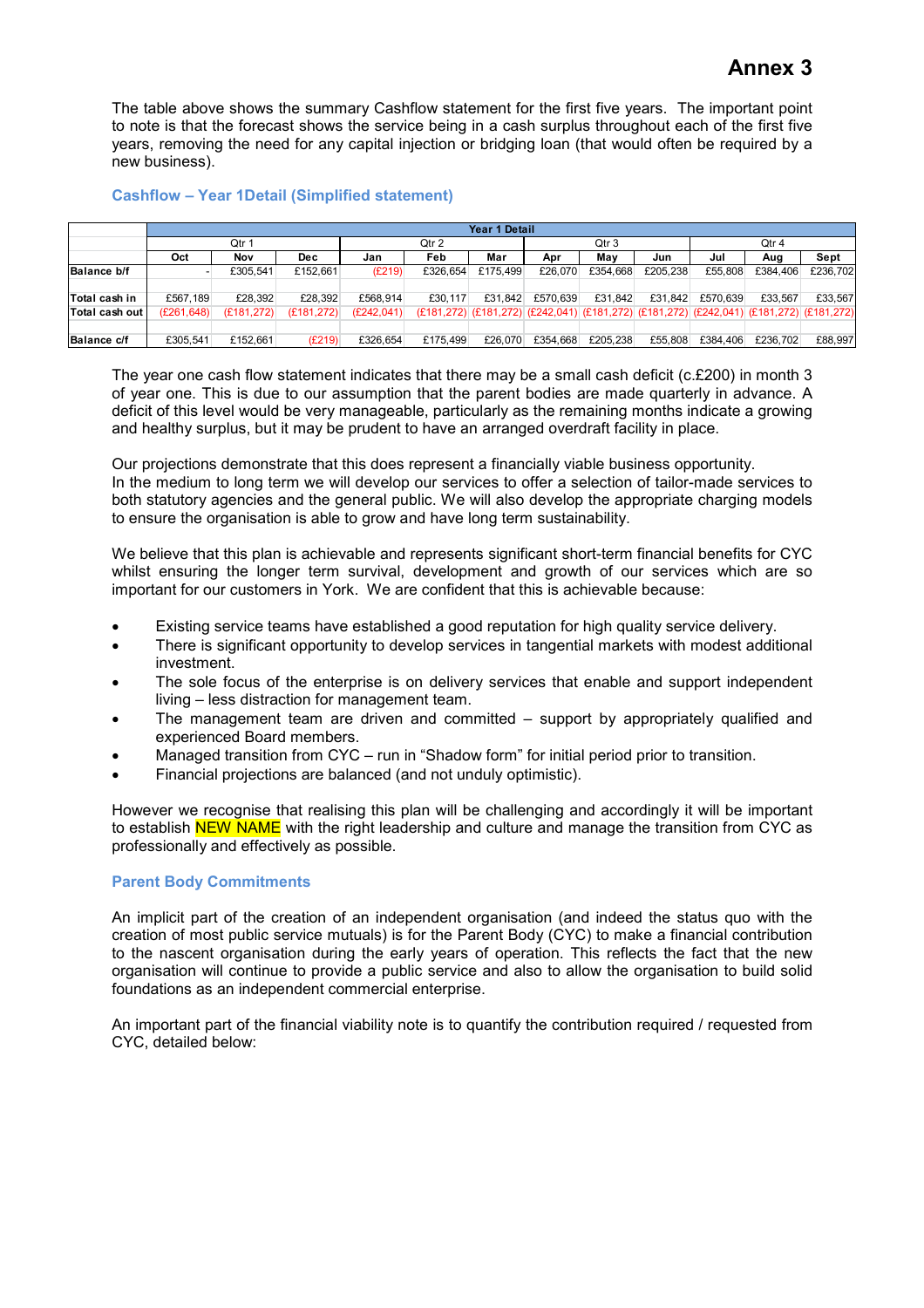|                        |                        | 2013/14  | 2014/15  | 2015/16  | 2016/17  | 2017/18                                                |
|------------------------|------------------------|----------|----------|----------|----------|--------------------------------------------------------|
| Wardencall / Telecare: | CYC Contract *         | £710,209 | £670.499 | £625.149 | £575,149 | £525,149                                               |
|                        | Capital Grant          | £250,000 | £250,000 | £250,000 | £250,000 | £250,000                                               |
|                        | Supporting People      | £312,000 | £312,000 | £312,000 | £312,000 | £312,000                                               |
|                        |                        |          |          |          |          |                                                        |
| <b>CELS:</b>           | <b>CYC Contract **</b> | £405.040 | £405.790 | £405.790 | £405.790 | £405.790                                               |
|                        |                        |          |          |          |          |                                                        |
| <b>Total</b>           |                        |          |          |          |          | £1,677,249 £1,638,289 £1,592,939 £1,542,939 £1,492,939 |

*\* the Wardencall / Telecare CYC contract is made up of the current 5 year budget (including pay increments), plus half of Heather Barden's budgeted salary.* 

*\*\* the CELS CYC contract equates to the current 5 year budget.* 

The CYC financial commitments are included in the summary I&E figures above within the income figures for each service but have been presented separately here for the purposes of clarity

# **1.10 Implementation**

To maximise the 'early mover' advantage that we currently enjoy we would like to establish NEW NAME by January/April 2014, running in shadow form from May/June 2013.

# **2. Introduction**

# **2.1 Context and drivers for change**

CYC CELTAS provides a 24 hour monitoring and response service to approximately 3,000 customers in York. The telecare service has over 1,600 customers who have at least one piece of telecare equipment installed.

In 2004/5, the Community Equipment Loan store provided 19,000 pieces of equipment which has seen a year on year increase to 46,046 being provided in 2011/12, this includes health and social care products. This represents a 142% increase over this period.

CELTAS's services are available to vulnerable adults of any age who would like to feel safer, more protected and independent in their own home. The system also provides numerous benefits for:

- Older, infirm or disabled people;
- Individuals who have been discharged from hospital and require additional support and assistance at home;
- Those living in high crime areas;
- Vulnerable people of any age living alone; and
- People with sensory impairments.

The key drivers for considering the transfer of the services to a social enterprise model are:

- There is a major change impacting upon social care services as a result of "personalisation". The relationship between customers and providers will become more direct, and there will be far more competition between providers. CYC's services will need to change, to become more competitive and to keep up with these developments, if they are to survive and thrive;
- There is a reduction in funding for the public sector, and as a result the council needs to become even more efficient and reduce it's spend. It is believed that the social enterprise will help meet both aims: modernisation and the reduction of costs. The team believe that developing as a social enterprise will help the service, which is highly valued by the people who use it, to survive and develop in a competitive market; and
- To mitigate potential risks of the service being outsourced. With our costs increasing year-onyear we are seeking to take a positive step to keep the whole of this service in our control as we recognise the value to York of the keeping whole service together.

When established and working outside of local government control the NEW NAME expects to be:

- More flexible and responsive to client needs;
- Able to realise new business opportunities to help secure financial efficiency and sustainability;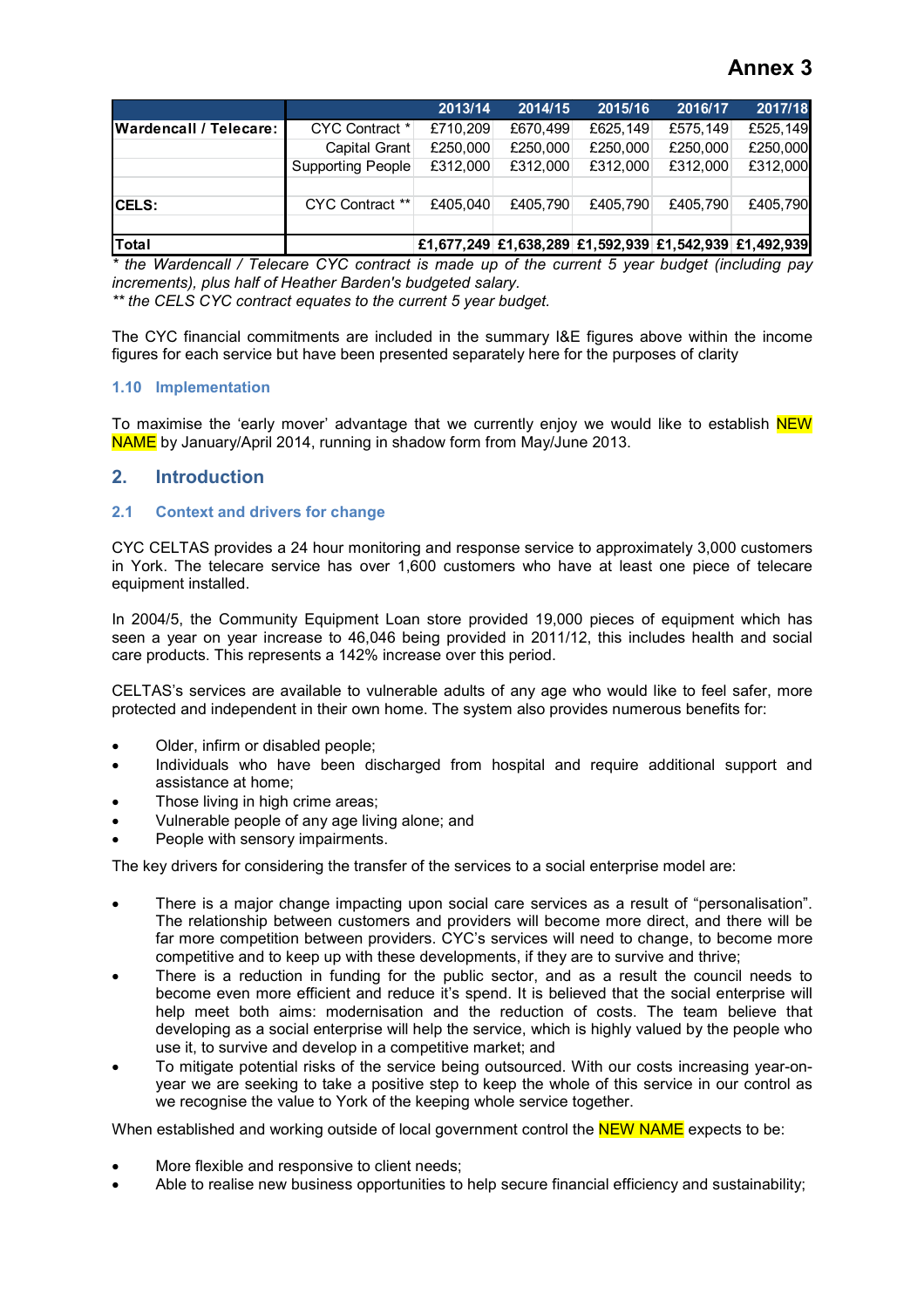- More motivated and driven to work harder, smarter and more consistently as they have greater ownership of and involvement with the business;
- Able to invest financial surplus back into the organisation to fund development of the service, technology and workforce to ensure the service is as good as it can be; and
- Able to market services to a wider audience which will raise public awareness and understanding of how equipment and technology can support independence.

# **2.2 Planning Assumptions**

l

With support from external independent advisors we have undertaken a detailed analysis of future financial projections for **NEW NAME** and conclude that it does represent a financially viable business opportunity. However, the financial viability of **NEW NAME** depends on:

- Current services being delivered from the start of Year 1 onwards (to City of York Council, Harrogate and District NHS Foundation Trust, Vale of York CCG and North Yorkshire County Council), with three of the future services (Telehealth, Tele-consulting and Lone Worker Monitoring) commencing at staggered points throughout Year 1, and the remaining future service, retail outlet/online commencing from Year 2 onwards;
- NEW NAME will be awarded the current contracts via an uncontested route  $-$  this was discussed and agreed in a meeting with Graham Terry, Glen McCusker, Mark Stower and Oliver Cappleman (Mutual Ventures) on 23rd November 2012;
- Growing income sufficiently to offset the recurring efficiency savings (£50k/annum from Year 2 onwards; equates to a total saving of £200k over the 5 year period) required by CYC;
- The PCT health gain money (to pay for telecare technicians) of £75k/annum will continue beyond 2014/15, or equivalent funding will be provided by CYC;
- Making year-on-year efficiency savings to offset annual real terms reductions in funding from CYC (i.e. c. £303k to cover the additional cost of inflation over the 5 year period - which has not been included in the contract value);
- The proposed 2 (or 3) tiered charging model has not been used for the financial projections and as such private customers of Warden Call/Telecare services will continue to pay the current rate to use the service;
- The CYC contract value for funded customers is fixed, requiring the additional costs of a growing customer base to be absorbed by **NEW NAME**, but there is an expectation that once the volumes pass a *to-be-agreed* threshold the contract value will be re-negotiated to reflect the new volumes. (Funded customer volumes are expected to grow between 3-5% year-on-year);
- The current CELS income (from a variety of sources) remaining the same over the 5 year duration;
- Capital budget (£250k/annum) continues and is spent in full each year (covering replenishment also);
- The new organisation will seek to recruit at (or above) the living wage threshold;
- Payment terms of contracts will remain the same, and specifically for CYC contracts will be quarterly in advance, otherwise a bridging loan will be required during the start-up phase of the new organisation. (See section 11 for full details of payment terms assumptions);
- Assets will be transferred to **NEW NAME** at market value (given the relatively low value of the equipment and also that no buildings or land is being transferred), else they will be leased at a 'peppercorn rent' rate. If the latter approach is used (which is the default method that has been used by groups spinning-out under 'Right to Provide') the responsibility for the maintenance and replacement of assets would lie with the new organisation (or if CYC prefers the responsibility could remain with CYC). This avoids the issue of state aid  $2$  as these assets would be made available to the successful bidder as part of the contractual terms, rather than specifically to **NEW NAME**; and
- CYC will act as guarantor/underwrite all/some of the Redundancy and Pension Liabilities. (Note: The specific value of these liability amounts will be calculated during the implementation phase).

Additionally, below are the key assumptions that have been used to develop the financial projections:

 $2$  The total de minimis aid provided to any undertaking must not exceed 200,000 Euros over any period of three fiscal years.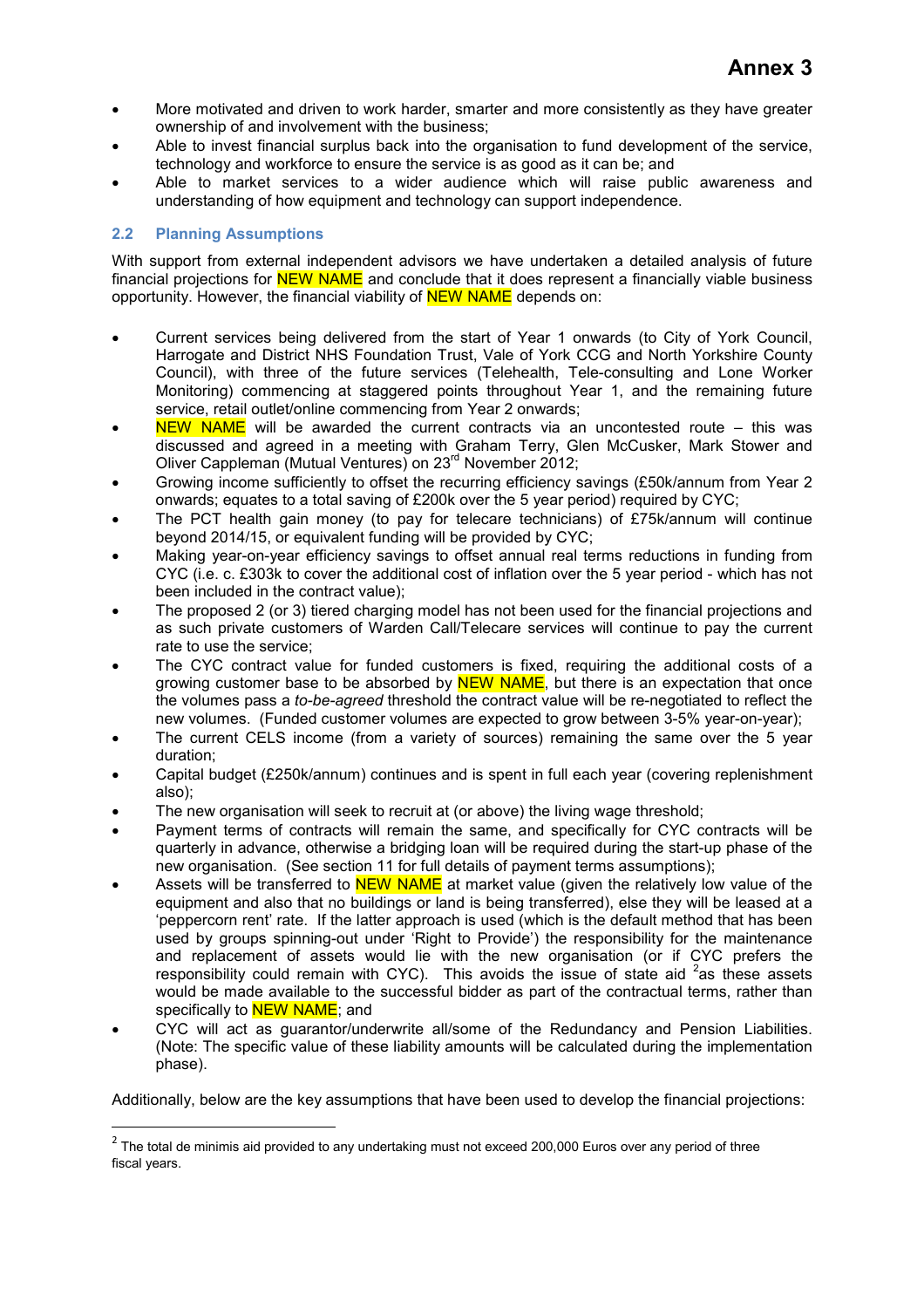- The new enterprise will be based in the current CELS building. Further detailed work is required to plan the reconfiguration of the building, and agreement from the landlord is currently being sought. We have assumed that the relocation of staff to the CELS building will take place by April '13 as this is a requirement of the current Warden Call/Telecare and CELS service review process (and is not related to the proposed spin-out);
- Back-office support functions (such as HR/payroll, Finance, Legal and ICT) will initially be purchased from CYC (and will continue to be delivered by CYC providing that charges are competitive);
- All applicable staff will be able to stay in the Local Government Pension Scheme; and
- An additional warden will be required for every 200 additional customers.

The full list of assumptions used in developing the financial projections are shown in Section 11.2.

# **3. Introduction**

# **3.1 Context and drivers for change**

CYC CELTAS provides a 24 hour monitoring and response service to approximately 3,000 customers in York. The telecare service has over 1,600 customers who have at least one piece of telecare equipment installed.

In 2004/5, the Community Equipment Loan store provided 19,000 pieces of equipment which has seen a year on year increase to 46,046 being provided in 2011/12, this includes health and social care products. This represents a 142% increase over this period.

CELTAS's services are available to vulnerable adults of any age who would like to feel safer, more protected and independent in their own home. The system also provides numerous benefits for:

- Older, infirm or disabled people;
- Individuals who have been discharged from hospital and require additional support and assistance at home;
- Those living in high crime areas;
- Vulnerable people of any age living alone; and
- People with sensory impairments.

The key drivers for considering the transfer of the services to a social enterprise model are:

- There is a major change impacting upon social care services as a result of "personalisation". The relationship between customers and providers will become more direct, and there will be far more competition between providers. CYC's services will need to change, to become more competitive and to keep up with these developments, if they are to survive and thrive;
- There is a reduction in funding for the public sector, and as a result the council needs to become even more efficient and reduce it's spend. It is believed that the social enterprise will help meet both aims: modernisation and the reduction of costs. The team believe that developing as a social enterprise will help the service, which is highly valued by the people who use it, to survive and develop in a competitive market; and
- To mitigate potential risks of the service being outsourced. With our costs increasing year-onyear we are seeking to take a positive step to keep the whole of this service in our control as we recognise the value to York of the keeping whole service together.

When established and working outside of local government control the NEW NAME expects to be:

- More flexible and responsive to client needs;
- Able to realise new business opportunities to help secure financial efficiency and sustainability;
- More motivated and driven to work harder, smarter and more consistently as they have greater ownership of and involvement with the business;
- Able to invest financial surplus back into the organisation to fund development of the service, technology and workforce to ensure the service is as good as it can be; and
- Able to market services to a wider audience which will raise public awareness and understanding of how equipment and technology can support independence.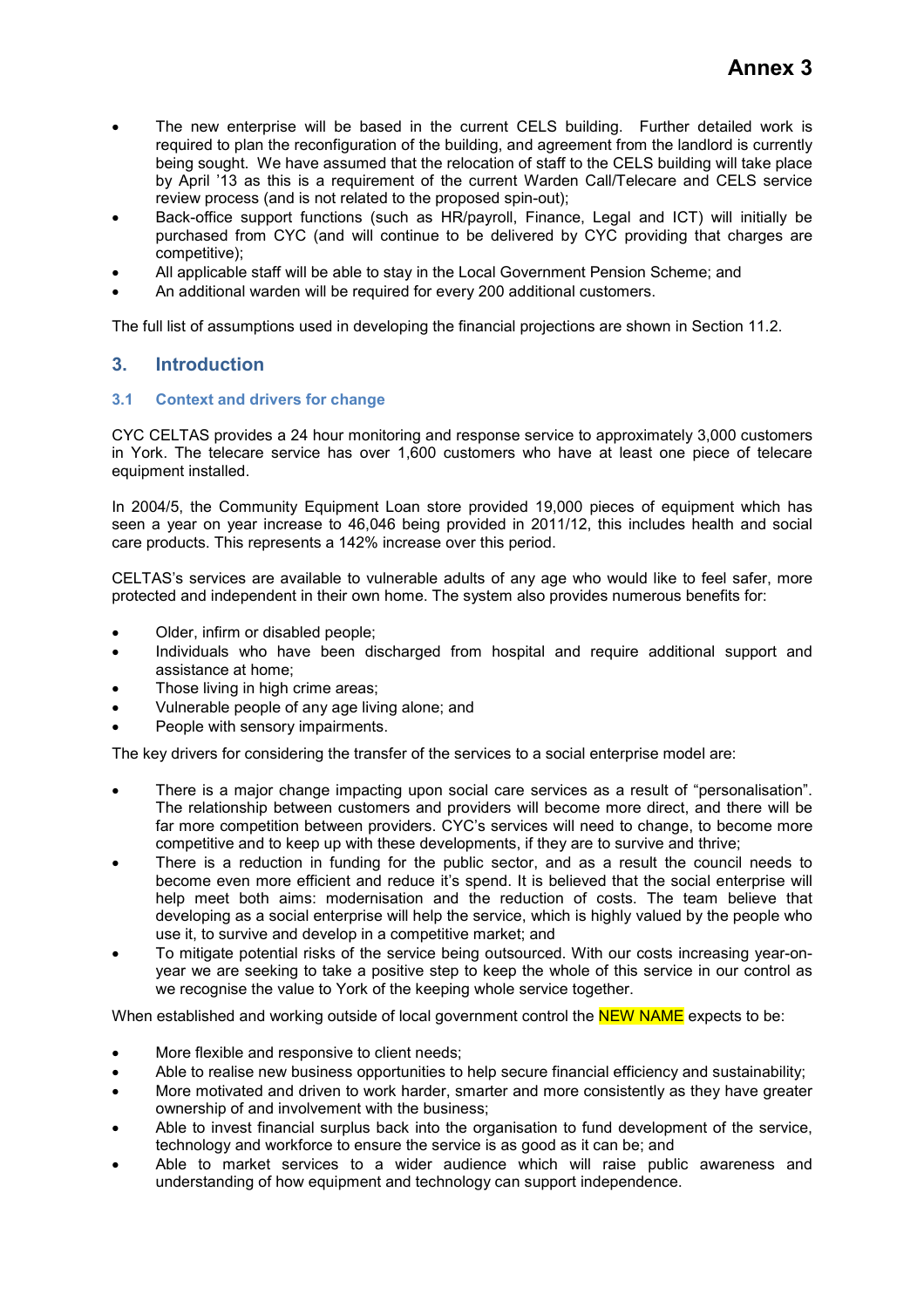# **3.2 Planning Assumptions**

l

With support from external independent advisors we have undertaken a detailed analysis of future financial projections for **NEW NAME** and conclude that it does represent a financially viable business opportunity. However, the financial viability of **NEW NAME** depends on:

- Current services being delivered from the start of Year 1 onwards (to City of York Council, Harrogate and District NHS Foundation Trust, Vale of York CCG and North Yorkshire County Council), with three of the future services (Telehealth, Tele-consulting and Lone Worker Monitoring) commencing at staggered points throughout Year 1, and the remaining future service, retail outlet/online commencing from Year 2 onwards;
- NEW NAME will be awarded the current contracts via an uncontested route  $-$  this was discussed and agreed in a meeting with Graham Terry, Glen McCusker, Mark Stower and Oliver Cappleman (Mutual Ventures) on 23<sup>rd</sup> November 2012;
- Growing income sufficiently to offset the recurring efficiency savings (£50k/annum from Year 2 onwards; equates to a total saving of £200k over the 5 year period) required by CYC;
- The PCT health gain money (to pay for telecare technicians) of £75k/annum will continue beyond 2014/15, or equivalent funding will be provided by CYC;
- Making year-on-year efficiency savings to offset annual real terms reductions in funding from CYC (i.e. c. £303k to cover the additional cost of inflation over the 5 year period - which has not been included in the contract value);
- The proposed 2 (or 3) tiered charging model has not been used for the financial projections and as such private customers of Warden Call/Telecare services will continue to pay the current rate to use the service;
- The CYC contract value for funded customers is fixed, requiring the additional costs of a growing customer base to be absorbed by **NEW NAME**, but there is an expectation that once the volumes pass a *to-be-agreed* threshold the contract value will be re-negotiated to reflect the new volumes. (Funded customer volumes are expected to grow between 3-5% year-on-year);
- The current CELS income (from a variety of sources) remaining the same over the 5 year duration;
- Capital budget (£250k/annum) continues and is spent in full each year (covering replenishment also);
- The new organisation will seek to recruit at (or above) the living wage threshold;
- Payment terms of contracts will remain the same, and specifically for CYC contracts will be quarterly in advance, otherwise a bridging loan will be required during the start-up phase of the new organisation. (See section 11 for full details of payment terms assumptions);
- Assets will be transferred to **NEW NAME** at market value (given the relatively low value of the equipment and also that no buildings or land is being transferred), else they will be leased at a 'peppercorn rent' rate. If the latter approach is used (which is the default method that has been used by groups spinning-out under 'Right to Provide') the responsibility for the maintenance and replacement of assets would lie with the new organisation (or if CYC prefers the responsibility could remain with CYC). This avoids the issue of state aid  $3$  as these assets would be made available to the successful bidder as part of the contractual terms, rather than specifically to **NEW NAME**; and
- CYC will act as guarantor/underwrite all/some of the Redundancy and Pension Liabilities. (Note: The specific value of these liability amounts will be calculated during the implementation phase).

Additionally, below are the key assumptions that have been used to develop the financial projections:

• The new enterprise will be based in the current CELS building. Further detailed work is required to plan the reconfiguration of the building, and agreement from the landlord is currently being sought. We have assumed that the relocation of staff to the CELS building will take place by April '13 as this is a requirement of the current Warden Call/Telecare and CELS service review process (and is not related to the proposed spin-out);

 $3$  The total de minimis aid provided to any undertaking must not exceed 200,000 Euros over any period of three fiscal years.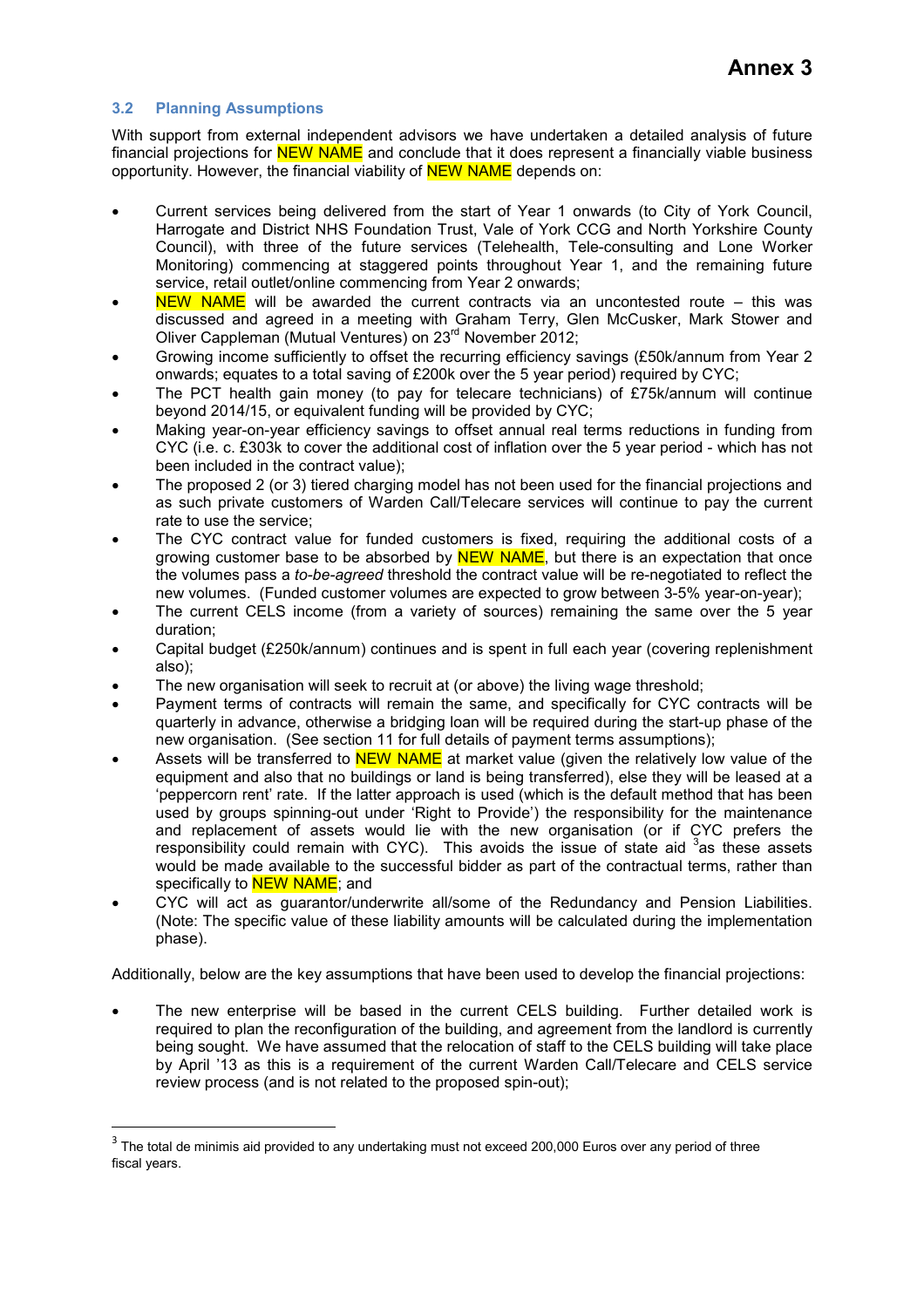- Back-office support functions (such as HR/payroll, Finance, Legal and ICT) will initially be purchased from CYC (and will continue to be delivered by CYC providing that charges are competitive);
- All applicable staff will be able to stay in the Local Government Pension Scheme; and
- An additional warden will be required for every 200 additional customers.

The full list of assumptions used in developing the financial projections are shown in Section 11.2.

# **4. Vision and Purpose**

### **4.1 Vision**

Our vision describes our ambition and what it is we hope to achieve:

*We will create a high quality, comprehensive and sustainable telecare and equipment service that redefines care delivery, and helps people manage their lives and stay independent in their own homes through life enhancing equipment solutions.* 

# **4.2 Mission**

Our mission sets out how we will achieve this vision. We will achieve our vision by:

- Supporting social, health and well-being by offering advice, signposting and a wide range of solutions to our customers;
- Working with partner organisations across all sectors to prevent hospital admissions and prolonging, wherever possible, a quality of life at home;
- Providing support and reassurance for both formal and informal carers; and
- Being committed to equality and fairness.

# **4.3 Values**

Our customers are at the centre of everything we do; we know that every customer is unique and we will treat them that way. Our values will be at the heart of the organisation and will create our culture and influence the way our organisation and its members conduct themselves:

- **COMMITMENT** We pride ourselves on our commitment to maintaining the public trust and respect through a commitment to the highest standards of customer service.
- **INTEGRITY** We will be truthful, open and honest; we will maintain consistency in our actions, values and principles.
- **RESPECT** We keep our promises. All actions are guided by absolute honesty, fairness and respect for every individual.
- **SERVICE EXCELLENCE** We strive to be the best that we can be and to deliver excellence in everything we do.
- **PASSION**  We will use energy, dedication and commitment to make a difference by helping our customers improve their health and to change their lives for the better.
- **COMMUNITY** We are perceived as a trusted partner and dependable community resource.
- **TEAMWORK** Respect the value and contribution of each individual.

#### **4.4 Initial Services**

NEW NAME will be led by a staff group that has worked for a number of years within Warden Call, telecare and community equipment field. The nominated Chief executive has been managing this service for the last 5 years and has been responsible for the successful growth of the telecare service over that time.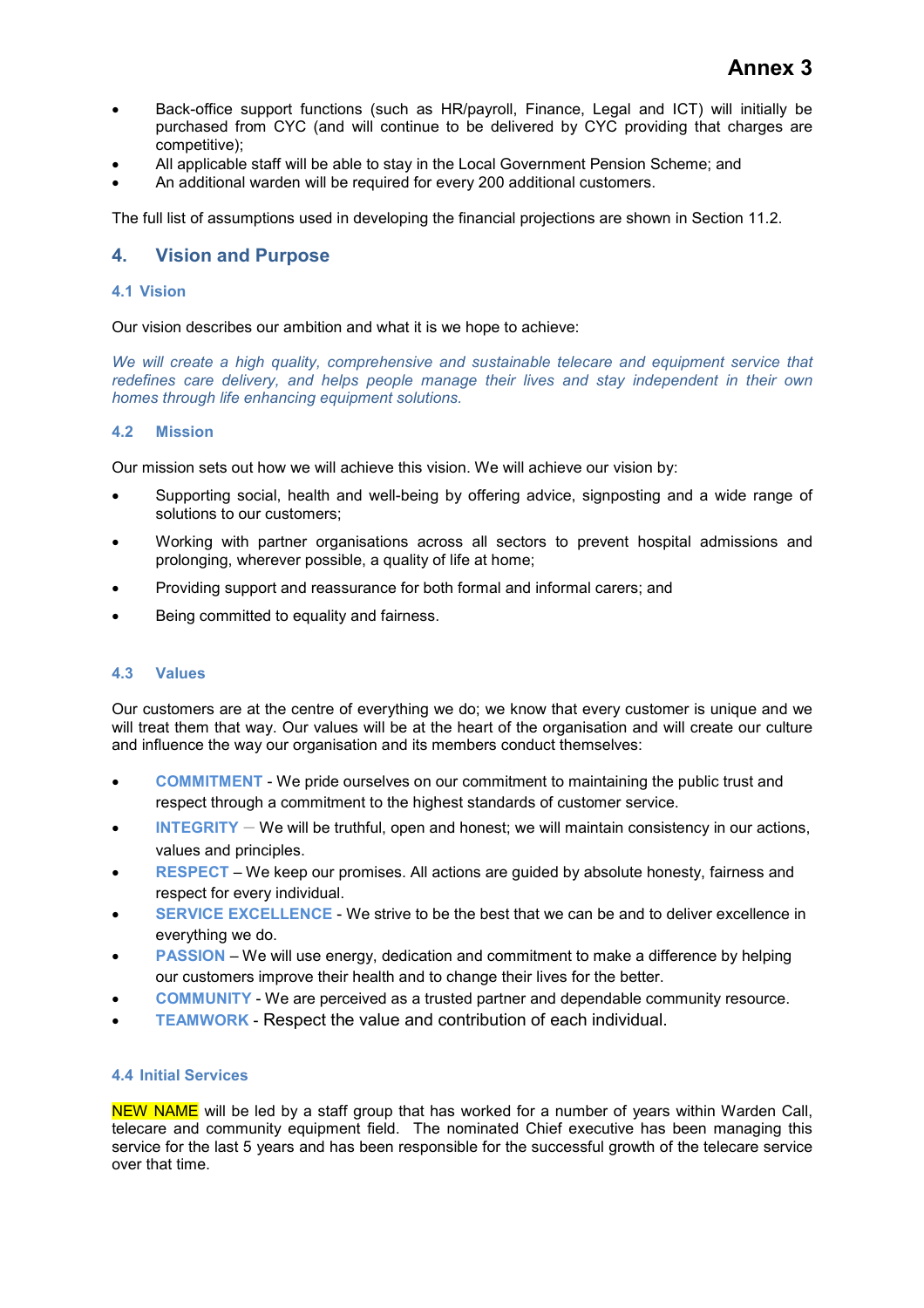Staff within the services work closely with both health and social care clinicians to ensure the most appropriate solution is found to meet their clients' needs or to support their intervention. For example, the provision of falls packages, which will be one of a number of possible combinations of telecare and/or other pieces of equipment. Our staff are well trained and have vast experience in the logistics of delivery equipment and also the provision of a fast, professional and effective response service.

The initial services to be offered by **NEW NAME** will be those that are currently delivered by CELTAS, and are described below. See Appendix 1 for a detailed Service Specification for each of the services.

# **Warden Call/Telecare**

To provide a social alarm monitoring and response service 24hrs a day, 7 days a week to support vulnerable customers. We will continue to offer a tiered pricing model for the service (that we have assumed will be implemented in early 2013, i.e. prior to spinning-out) to ensure we are providing customers with the level of service they require. We will provide a range of telecare packages which can be for a specific purpose or to provide peace of mind for the customer and or their family or carer. We would work to support timely hospital discharges and prevent hospital admission where possible.

#### **Community Equipment Loan**

To provide Health & Social aids to customers and their carers to enable people to recover from surgery, daily living aids to enable the elderly to stay living independently in their homes, to provide equipment to assist with disablement, and to provide equipment to palliative patients to ease end of life.

We will closely monitor stock levels to ensure that equipment is delivered to customers within the agreed timescales. The organisation will maintain the training and assessment of its drivers to ensure they remain capable to fit certain pieces of equipment to enhance the customer experience.

# **5. Organisational Form**

NEW NAME will be a social enterprise. The objects of the business will be community focused and any surpluses will be reinvested into the service to improve the range and quality of services we offer and enhance value for money for customers.

There are a variety of potential legal forms we could adopt to fulfill the requirement of being a social enterprise; however there are numerous inter-related matters to consider when selecting the most appropriate legal form. For example:

- Function  $-$  The services we deliver, the way we deliver them and the way users use our services can all influence the selection of legal form;
- Pensions We are currently exploring whether the new enterprise can be an admitted body with the Local Government Pension Scheme (LGPS). We may need to adopt particular legal form to satisfy the criteria for admitted body status;
- Tax efficiency Some company forms are able to apply for charitable status and benefit from tax breaks. We need to consider whether the benefits of these tax breaks outweigh the additional constraints, administrative and regulatory burdens associated with being a charity;
- Ownership Preferences or requirements regarding ownership are important for selecting appropriate legal form;
- Financing Some legal forms are easier to invest in and/or take a return from. For example if we needed significant external investment we would probably need to consider a form that allowed us to pay a dividend/interest;
- Regulation If we felt that our enterprise needed to be regulated in some way that might lead us to select a legal form that was monitored in some way by an external regulator (e.g. Community Interest Company Regulator); and
- Use of Assets Some legal forms come with an asset lock preventing assets from being sold below market rate and/or for purposes other than delivering defined community benefits.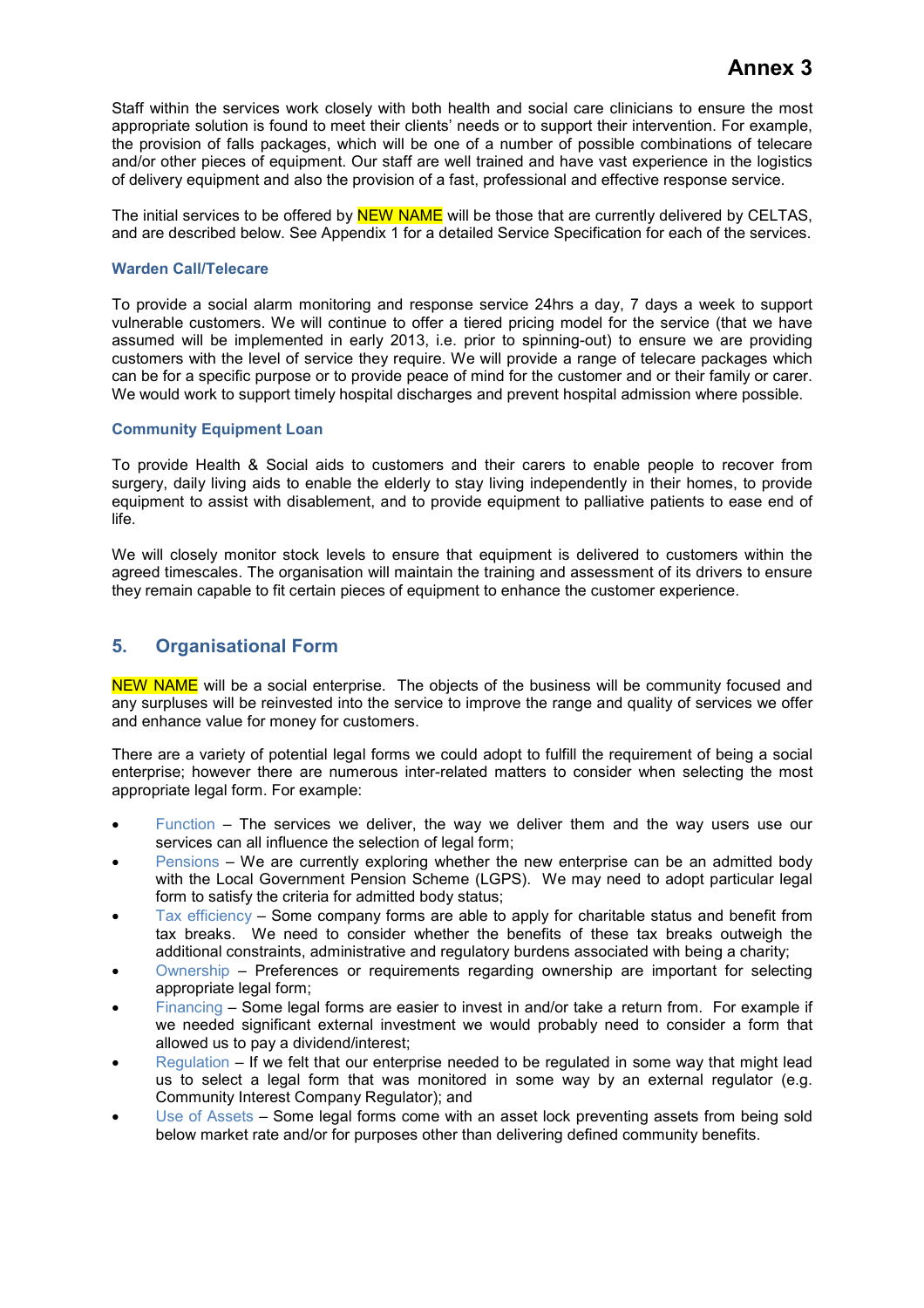We have taken expert legal advice from Bates, Wells and Braithwaite (the UKs leading charity and social enterprise lawyers) on appropriate legal forms for our new enterprise<sup>4</sup>. They have recommended two potential options as being the most appropriate for meeting our requirements, both of which would involve constituting the new enterprise as a Company Limited by Guarantee.

A Company Limited by Guarantee in an incorporated legal form meaning that it is able to enter into contracts (including employment contracts) and own property in its own right. It has limited liability so that its members cannot be held liable for more than the nominal guarantee of £1. Members will generally not incur personal liability unless it can be shown they failed to fulfill their duties.

The first option would be to establish the enterprise as a Company Limited by Guarantee in the form of a Community Interest Company (CIC). A CIC is a particular type of company that uses its assets and profits for the community benefit and is regulated by both Companies House and the CIC regulator. To be registered as a CIC, a company must show that it is established in the interests of the community; and each year the directors must complete a form demonstrating how it has met the community interest. The Articles must also conform to the statutory requirements; in particular it must have an asset lock which means that the wealth of the company can never be distributed privately to individuals or for non-community interest purposes. Therefore, the assets must be used solely for the community interest or transferred to another organisation which also has an asset lock such as a charity or another CIC.

The second option is to establish the enterprise as a Company Limited by Guarantee in the form of a Charitable Trust. Charity is a status that attaches to an underlying legal form rather than a legal form of itself. There are potential financial benefits associated with Charity status. The first is that any surpluses generated by the enterprise would be exempt from Corporation tax. The second is that the enterprise may be able to benefit from zero rated VAT on some of its services as a charity, meaning that the new enterprise would not be required to charge customers VAT and would be able to recover any VAT it is charged on supplies and other inputs.

Our recommendation is that the new organisation is established as a Community Interest Company (CIC), in the form of a Company Limited by Guarantee. As a CIC we would have the flexibility to offer staff ownership in the form of membership of the enterprise. This would be difficult if not impossible as a charity as Trustees of charities must be unpaid. The Community Interest Company form also provides a degree of regulation and an asset lock.

By way of comparison we also reviewed the legal form of some existing social enterprises that offer similar services to the new organisation. Sunderland Home Care Associates is a staff-owned social enterprise that (we believe) is a Co-operative Society (a form of Industrial and Provident Society). Essex Cares is a provider of social care services delivering support to thousands of people every year so that they can live active lives and remain independent at home. Essex Cares is a Local Authority Trading Company (LATC) in (we believe) the legal form of a Company Limited by Shares, with the Essex County Council being the sole shareholder. Both of these legal forms were considered by BWB and the CELTAS team but were not deemed to appropriate for our requirements. *A summary of some of the service delivery models available (including LATC) are discussed at the end of section 6.1.* 

# **6.1 Ownership and Governance**

It is important to us that staff play an integral role in not only the way services are delivered but also the ethos and future direction of the enterprise. To that end we propose a structure that enables staff to own the enterprise. Evidence indicates that staff-led mutuals have significant benefits over other forms of organisation in terms of innovation, productivity, resilience and customer satisfaction<sup>5</sup>.

We propose two forms of membership of the new enterprise. Staff would be "Staff Members" with the power to nominate and elect a "Staff Director" from their group to take a position on the Board of the new enterprise. There will be five "Members" who will be responsible for the strategic management of the business and will hold the statutory responsibilities of Company Directors under Company Law.

 $\overline{\phantom{0}}$ 

<sup>&</sup>lt;sup>4</sup> Refer BWB options paper

<sup>&</sup>lt;sup>5</sup> Refer Taskforce report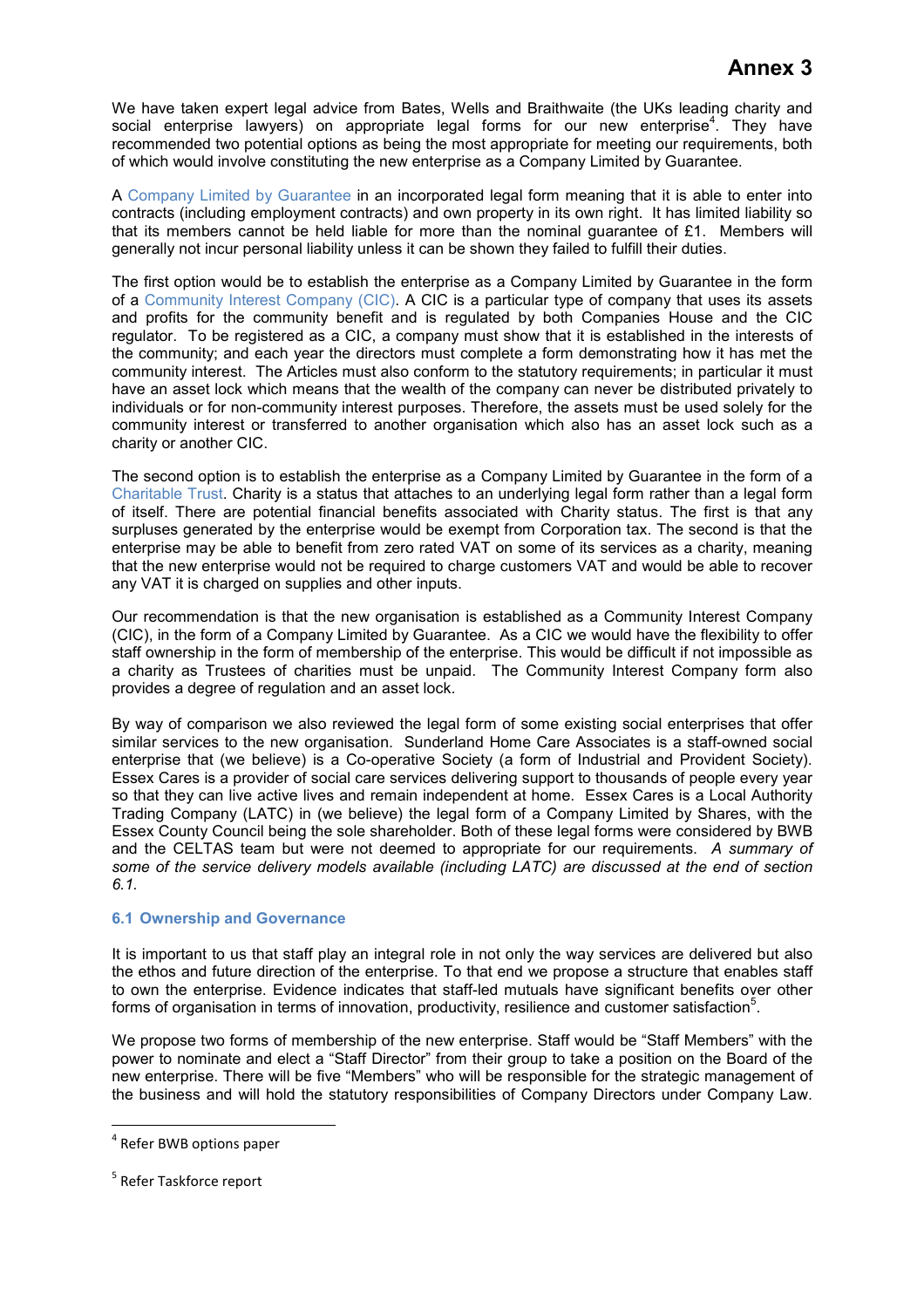Alongside the "Staff Director", will be the Chief Executive Officer and three Non-Executive Directors. We propose the City of York Council in the first instance appoints the Chief Executive Officer (with future performance management, removal and appointment of this position then becoming the responsibility of the Board). The Local Authority will retain the power to appoint one Non-Executive to the Board, thereby influence but avoiding the need to consolidate accounts or take on any future liabilities of the enterprise – the Local Authority would effectively retain 20% ownership through the Non-Executive Director.



\*CEO initially appointed by LA then reappointed or if appropriate replaced by Board Members

The Board will delegate the day to day running of NEW NAME to a Management Team which besides the CEO will include the Head of Operations and Head of Finance. *(Note: The Head of Finance is a function and not a separate post).* The management team will report performance to the Board on a regular basis, possibly every 2 months initially.

In addition to the governance structure proposed above, one or more Advisory Committees will be established to enable different key stakeholders/stakeholder groups, including users, to be involved and have their input to the new organisation. Whilst these committees would not have any formal decision making abilities, we anticipate that any key outcomes/requests/etc. from these meetings would be tabled at the Management Team meeting, and latterly the Board meeting.

As well as user representation on one or more Advisory Committees, a user could also be appointed a Non-Executive Director provided that they have the appropriate skills and experience.

We propose that the above governance structure is established and run in shadow form (pending the decision of the Cabinet to proceed) in March 2013 up until go-live in October 2013. This will enable coaching and mentoring of the Management Team (and Board), as well as any issues to be identified and rectified before the new organisation is formally awarded the CELTAS contract.

#### Service Delivery Model Options

The options and recommendations presented above regarding the legal form and governance structure for an independent social enterprise assumes that CYC, by approving the Expression of Interest, have agreed that the preferred option for the future service delivery of CELTAS is by an independent social enterprise.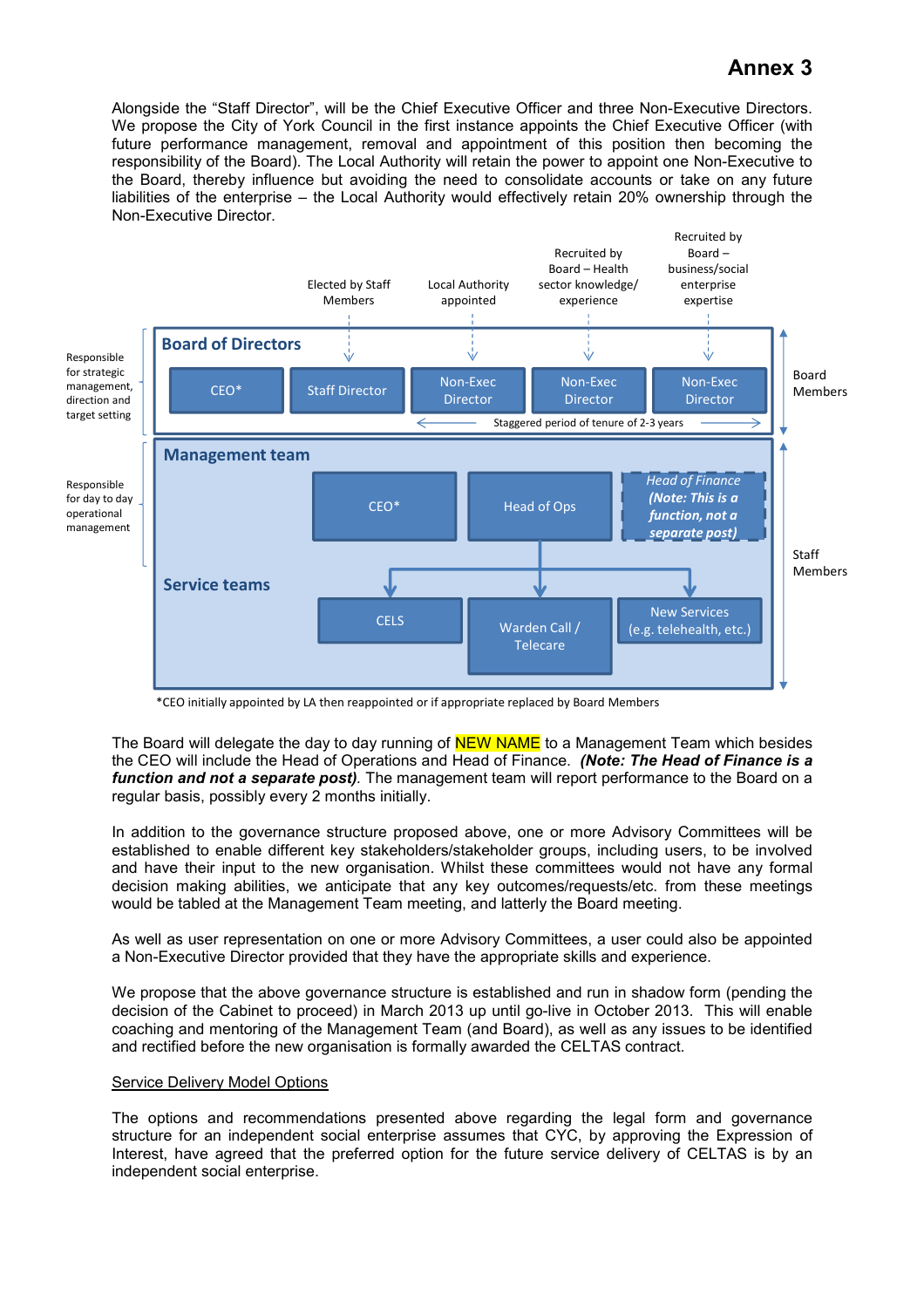However, during the development of the Business Plan to assess the viability of 'spinning-out' the CELTAS to an independent social enterprise, CYC requested that we summarise the key differences between some of the other service delivery options, including via a Local Authority Trading Company (LATC).

Below is a summary of the main options that we believe are available to CYC/CELTAS team and the impact that each option has on the key considerations addressed during the development of the Business Plan. The 'Do Nothing' and 'CELTAS is outsourced' options have not been covered below as it is felt that these options are least in-line with the intention of the Business Plan. (Note: This summary focuses on the delivery models rather than different legal forms, as this has already been addressed in the BWB Governance and Legal Form Options Paper).

|                                               | <b>Alternative Options</b>                                                                                                                                                                                                                                      |                                                                                                                                                                                                                                                                                                                                                                                                                                                                                                                                                                                                                                                                                                                                                         |                                                                |  |  |
|-----------------------------------------------|-----------------------------------------------------------------------------------------------------------------------------------------------------------------------------------------------------------------------------------------------------------------|---------------------------------------------------------------------------------------------------------------------------------------------------------------------------------------------------------------------------------------------------------------------------------------------------------------------------------------------------------------------------------------------------------------------------------------------------------------------------------------------------------------------------------------------------------------------------------------------------------------------------------------------------------------------------------------------------------------------------------------------------------|----------------------------------------------------------------|--|--|
|                                               | 1                                                                                                                                                                                                                                                               | $\overline{2}$                                                                                                                                                                                                                                                                                                                                                                                                                                                                                                                                                                                                                                                                                                                                          | $\overline{\mathbf{3}}$                                        |  |  |
| <b>Key</b><br><b>Considerations</b>           | CELTAS as a<br>subsidiary organisation<br>of CYC (i.e. LATC).                                                                                                                                                                                                   | CELTAS as an<br>independent social<br>enterprise with part<br>ownership by CYC.                                                                                                                                                                                                                                                                                                                                                                                                                                                                                                                                                                                                                                                                         | CELTAS as an<br>independent staff-<br>owned social enterprise. |  |  |
| Ownership                                     | 100% owned by CYC<br>(A 'call option'<br>mechanism could be<br>written into the Articles<br>of Association of the<br>new organisation<br>enabling CELTAS staff<br>to transfer the<br>ownership of the<br>organisation to<br>themselves' at an<br>agreed point). | 20% ownership by CYC,<br>40% by staff and 20% by<br>each of the two other<br>Non-Executive Directors.                                                                                                                                                                                                                                                                                                                                                                                                                                                                                                                                                                                                                                                   | 100% owned by<br>CELTAS staff.                                 |  |  |
| Asset (and<br>Liabilities)<br><b>Transfer</b> | More straightforward<br>than transferring<br>assets to 100% staff<br>owned organisation.                                                                                                                                                                        | It is proposed that assets<br>will be transferred to NEW<br><b>NAME</b> at market value<br>(given the relatively low<br>value of the equipment<br>and also that no buildings<br>land<br>is<br>being<br>or<br>transferred), else they will<br>at<br>be<br>leased<br>a<br>'peppercorn rent' rate.<br>If the latter approach is<br>used (which is the default<br>method that has been<br>used by groups spinning-<br>out under 'Right to<br>Provide') the responsibility<br>for the maintenance and<br>replacement of assets<br>would lie with the new<br>organisation (or if CYC<br>prefers the responsibility<br>could remain with CYC).<br>This avoids the issue of<br>state aid as these assets<br>would be made available<br>to the successful bidder | As per option 2.                                               |  |  |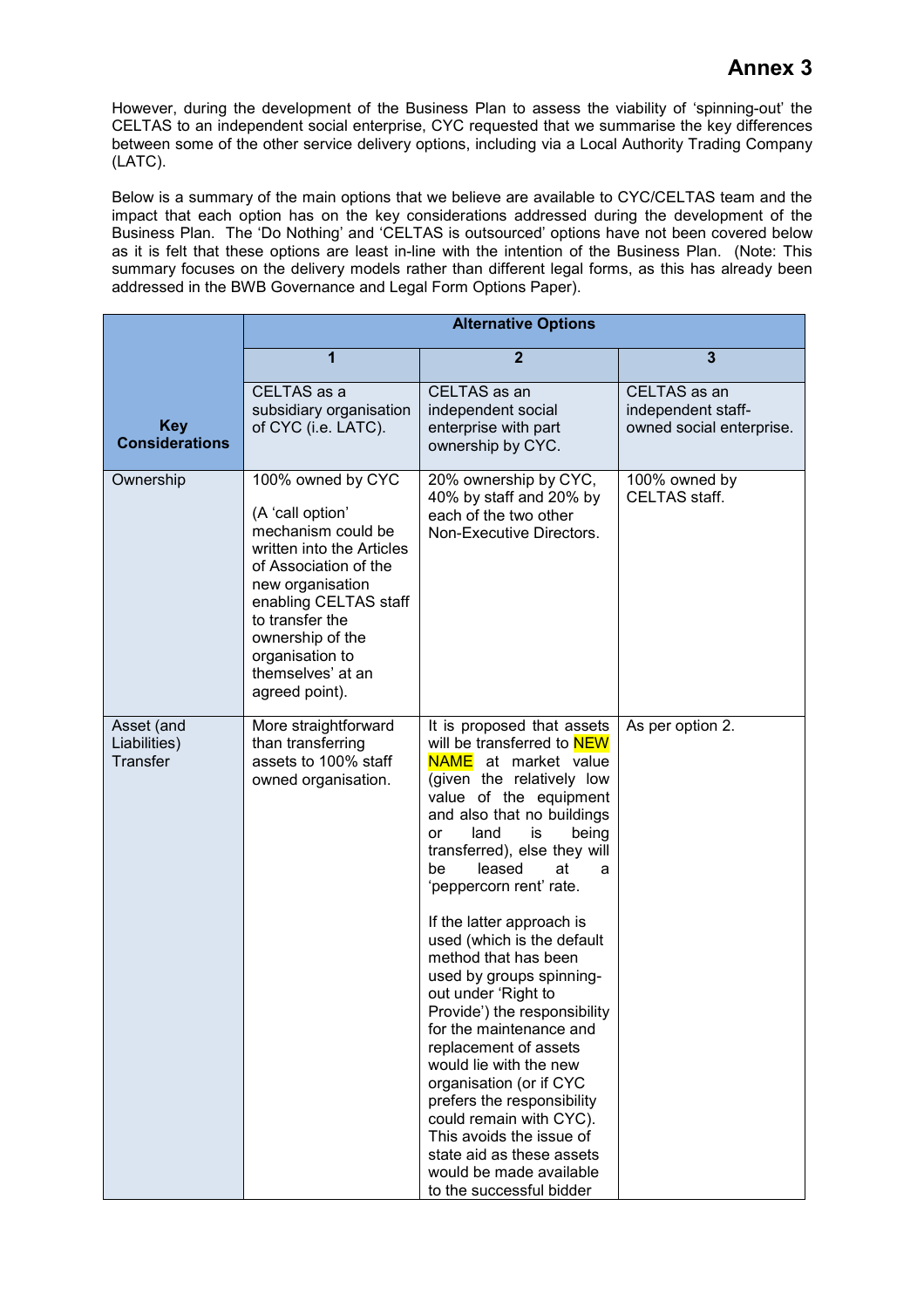|                                                                 |                                                                                                                                                                                                                                                                                                                                                                                                                                                                                                    | as part of the contractual<br>terms, rather than<br>specifically to NEW<br><b>NAME.</b>                                                                                                                                                                                                                                                                                                               |                                                                                                                                                                                                                                   |
|-----------------------------------------------------------------|----------------------------------------------------------------------------------------------------------------------------------------------------------------------------------------------------------------------------------------------------------------------------------------------------------------------------------------------------------------------------------------------------------------------------------------------------------------------------------------------------|-------------------------------------------------------------------------------------------------------------------------------------------------------------------------------------------------------------------------------------------------------------------------------------------------------------------------------------------------------------------------------------------------------|-----------------------------------------------------------------------------------------------------------------------------------------------------------------------------------------------------------------------------------|
| Procurement /<br>commissioning<br>route                         | Procurement<br>exemption available<br>for CYC contracts<br>(using Teckal<br>exemption) but not for<br>non-CYC contracts.                                                                                                                                                                                                                                                                                                                                                                           | No automatic<br>procurement exemption<br>for any contracts, but<br>uncontested contract<br>agreed for initial (current)<br>contracts.                                                                                                                                                                                                                                                                 | As per option 2.                                                                                                                                                                                                                  |
| Access to Local<br>Government<br><b>Pension Scheme</b>          | If staff are TUPE'd to<br>the new organisation,<br>the new organisation<br>would need to apply to<br>North Yorkshire<br><b>County Council LGPS</b><br>to gain admitted body<br>status (ABS), or<br>possibly the<br>comparable admitted<br>status for community<br>bodies (CAB) - the<br>appropriate route for<br>the new organisation<br>will be decided by the<br>LGPS.<br>If staff are not<br>transferred (and are<br>seconded instead)<br>they would continue to<br>have access to the<br>LGPS. | The<br>organisation<br>new<br>would need to apply to<br>Yorkshire County<br>North<br>Council LGPS to gain<br>body<br>admitted<br>status<br>(ABS), or possibly the<br>comparable<br>admitted<br>for<br>status<br>community<br>bodies<br>(CAB)<br>the<br>$\blacksquare$<br>appropriate route for the<br>new organisation will be<br>decided by the LGPS - to<br>enable continued access<br>to the LGPS. | As per option 2.                                                                                                                                                                                                                  |
| Mutualisation<br>Benefits (i.e. from<br>staff ownership)        | Greater autonomy<br>likely to drive some<br>benefits and<br>efficiencies, although<br>evidence shows that<br>this will not be as great<br>as when organisations<br>have a level of staff<br>ownership.                                                                                                                                                                                                                                                                                             | As a 40% staff owned<br>organisation, Mutuals<br>Taskforce evidence would<br>suggest that the benefits<br>and efficiencies will be<br>greater than an LATC but<br>less than a 100% staff<br>owned enterprise.                                                                                                                                                                                         | Evidence shows that the<br>greatest benefits and<br>efficiencies are<br>achieved when<br>organisations are wholly<br>owned by the staff.                                                                                          |
| Consequences of<br>failure (i.e.<br>making continual<br>losses) | CYC cover the<br>shortfall. CYC could<br>also decide to TUPE<br>the staff back to CYC,<br>however, there would<br>be no onus on the<br>Council to transfer<br>staff back if services<br>run by the new<br>organisation proved<br>unviable in the same<br>way that the Council<br>cannot continue its<br>own services if they<br>become unviable.                                                                                                                                                   | Limited liability status<br>would protect staff/owners<br>against liability of losses.<br>Service would be closed<br>or staff could be TUPE'd<br>back to CYC/to a new<br>provider and staff<br>continue to run the<br>service.                                                                                                                                                                        | Limited liability status<br>would protect<br>staff/owners against<br>liability of losses.<br>Service would be closed<br>or staff could be TUPE'd<br>back to CYC/to a new<br>provider and staff<br>continue to run the<br>service. |
| <b>Summary &amp;</b>                                            | Similar levels of<br>$\bullet$                                                                                                                                                                                                                                                                                                                                                                                                                                                                     | Similar levels of<br>$\bullet$                                                                                                                                                                                                                                                                                                                                                                        | Similar levels of<br>$\bullet$                                                                                                                                                                                                    |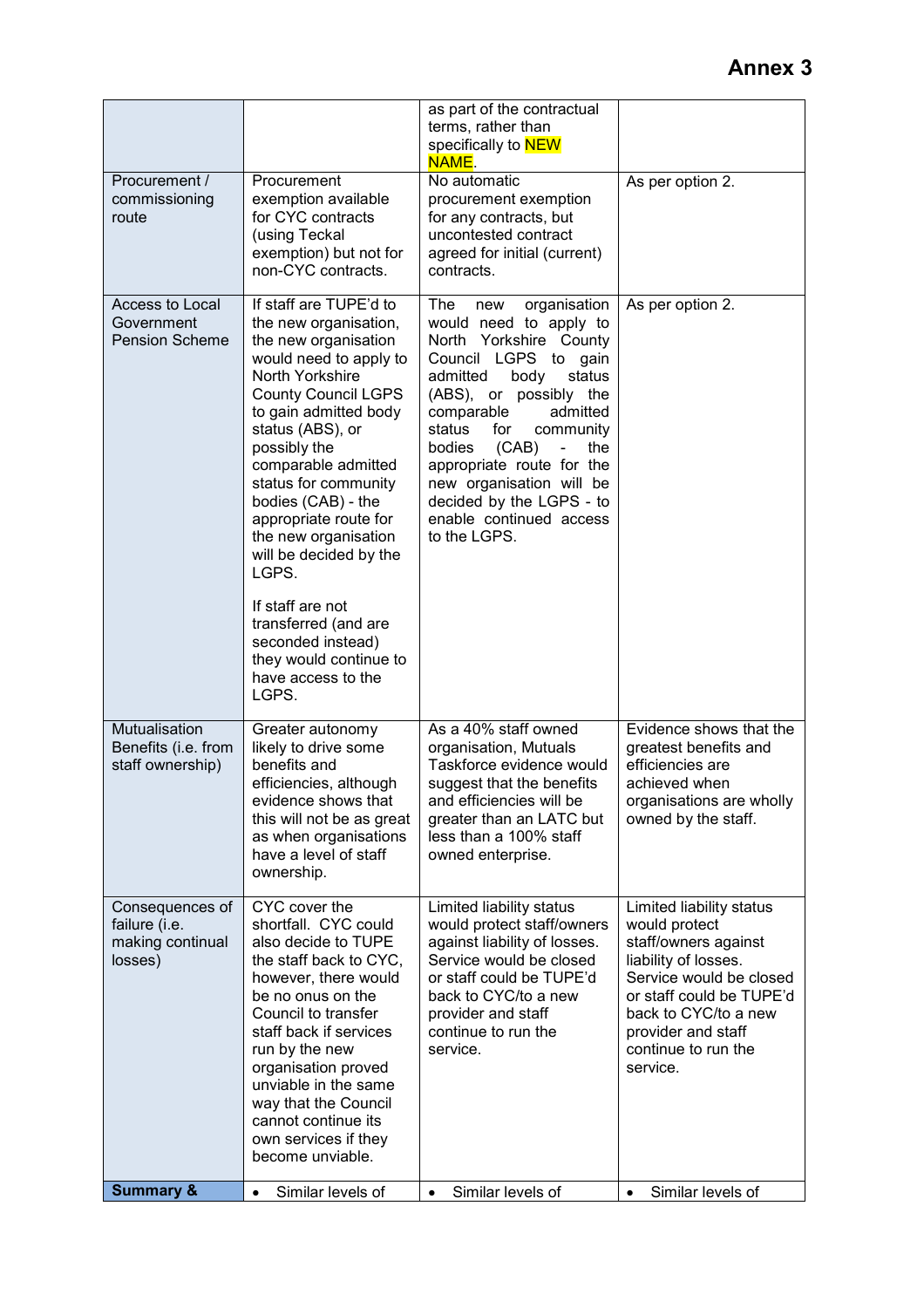| <b>Conclusion</b> | transitional<br>activities required<br>to establish<br>organisation as a<br>staff-owned social<br>enterprise.<br>'Safety net' (CYC)<br>$\bullet$<br>if service fails/<br>continually<br>operates at a loss.<br>Some benefit from<br>$\bullet$<br>mutualisation.<br>Some flexibility to<br>$\bullet$<br>grow and diversify<br>service although<br>decision/approval<br>would be by CYC.                                | transitional activities<br>required to establish<br>organisation as a<br>CYC-owned<br>organisation.<br>Through its ownership<br>$\bullet$<br>(20%) there is, to an<br>extent, a 'safety net' if<br>service<br>fails/continually<br>operates at a loss.<br>(CYC ownership of<br>>20% would mean<br>that the Council would<br>be required to<br>consolidate the<br>accounts of CELTAS<br>and therefore any<br>liabilities of the                                                                                                   | transitional activities<br>required to establish<br>organisation as a<br>CYC-owned<br>organisation.<br>No substantial<br>$\bullet$<br>'safety net' if service<br>fails/continually<br>operates at a loss.<br>Aligns with Localism<br>Act, Open Public<br>Services, National<br>policy and changing<br>delivery landscape.<br>Greatest benefit<br>$\bullet$<br>from mutualisation.<br>Greatest flexibility to<br>$\bullet$<br>grow and diversify<br>service. |
|-------------------|-----------------------------------------------------------------------------------------------------------------------------------------------------------------------------------------------------------------------------------------------------------------------------------------------------------------------------------------------------------------------------------------------------------------------|----------------------------------------------------------------------------------------------------------------------------------------------------------------------------------------------------------------------------------------------------------------------------------------------------------------------------------------------------------------------------------------------------------------------------------------------------------------------------------------------------------------------------------|-------------------------------------------------------------------------------------------------------------------------------------------------------------------------------------------------------------------------------------------------------------------------------------------------------------------------------------------------------------------------------------------------------------------------------------------------------------|
|                   | This option is<br>$\bullet$<br>least preferred<br>because the LA<br>owned company<br>is still a centrally<br>organised<br>approach and so<br>also doesn't<br>address the<br>business need<br>identified. It also<br>doesn't realise<br>some of the<br>potential key<br>benefits of<br>bringing in<br>funding from<br>other sources and<br>being able to<br>respond more<br>quickly to<br>commercial<br>opportunities. | organisation would still<br>fall to the Council<br>should the<br>organisation fail.<br>Joint ownership<br>$\bullet$<br>increases buy-in and<br>involvement in design<br>and delivery of<br>services, possibly<br>including a user as a<br>Non-Executive<br>Director.<br>Aligns with Localism<br>$\bullet$<br>Act, Open Public<br>Services, National<br>policy and changing<br>delivery landscape.<br>High level of benefit<br>$\bullet$<br>from mutualisation.<br>High level of flexibility<br>to grow and diversify<br>service. | This option<br>provides the non-<br>centralised<br>approach required<br>to grow the<br>business and the<br>ability to tailor the<br>governance and<br>management<br>models provide<br>some further<br>advantages over an<br>LATC.                                                                                                                                                                                                                           |
|                   |                                                                                                                                                                                                                                                                                                                                                                                                                       | This is our preferred<br>$\bullet$<br>option as it provides<br>the non-centralised<br>approach required to<br>grow the business,<br>whilst also having<br>direct involvement<br>and ownership from<br>key stakeholders,<br>including CYC.                                                                                                                                                                                                                                                                                        |                                                                                                                                                                                                                                                                                                                                                                                                                                                             |

Although the LATC model may appear offer a low level of risk, it also does not address some of the key drivers for the creation of an independent social enterprise. Not least of which is the culture attached to the new organisation as an LATC - it is unlikely to feel very different and there are also concerns around the continued levels of decision making within the hierarchical structure of the Council that may prevent this new entity from achieving the flexibility it needs to become a competitive, sustainable organisation in the open market. This could impact on the ability of the organisation to make savings for the Council in the future.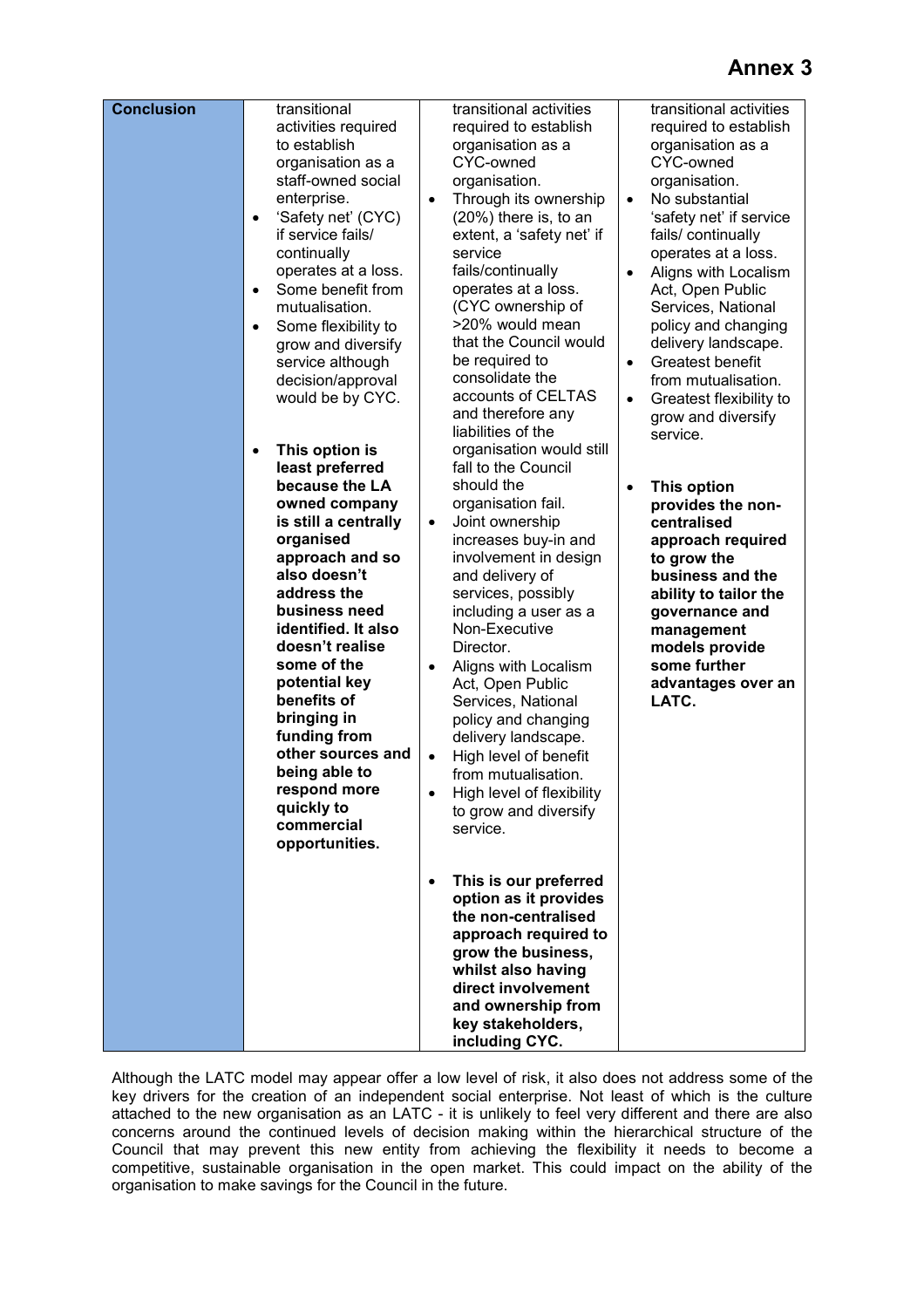### **6.2 Distribution of surpluses**

It is our intention to reinvest any surpluses we make back into the service to offer enhanced service offerings to our customers. We do intend to enable staff to have a direct say in how a proportion of surpluses are used. Current thinking is that staff may have the opportunity to vote on a number of options for use of some surpluses (c.25%) presented to them by the Management Team.

We are currently exploring options for distribution of a share of any surpluses to CYC. Our proposed legal form would mean that it would not be possible to pay a dividend directly to CYC, however one option we are exploring is the possible payment of a share of surpluses via lease arrangements for Local Authority owned assets that are used by the enterprise.

# **6. The Team**

# **7.1 Leadership**

The proposed Chief Executive Officer of **NEW NAME** is Heather Barden. She has driven this idea from an initial thought through to staff consultation and a successful SEIF (Social Enterprise Investment Fund) application - which has been used to fund external expertise to support the business planning process. Heather has shown tenacity and determination to get to this point and is confident and passionate about the possibilities for this new organisation. She has also accessed a Finance course to assist her in her new role.

She will be supported by a Management Team comprising of her, a Head of Operations and a Head of Finance. *(Note: The Head of Finance role is a function and not a separate post, and will initially be fulfilled by the Chief Executive Office with external support from our Financial Services provider).* 

Our Board of Directors and Management Team will be in place by October 2013, having run in shadow form for at least six months (pending the decision of the Cabinet on  $12<sup>th</sup>$  February 2013). Whilst running in shadow we will seek to strengthen the skills and expertise of the Management Team through specific training courses (possibly via CYC Corporate Training or York CVS) and mentoring from external specialists and/or existing social entrepreneurs.

The Management Team will have the ability to support staff along the transition journey from being council employees to providers of a professional service.

#### **7.2 Team Structure**

We believe that our proposed team structure, shown in the diagram below, will provide us with the capacity to consolidate business operations and expand our range of services as described in section 5.

The Team structure will inevitably change over time as the new organisation evolves to adapt to the changing market/opportunities and as it seeks to become more efficient. For the purposes of financial modelling, we have assumed that an additional warden will be required for every 200 additional customers.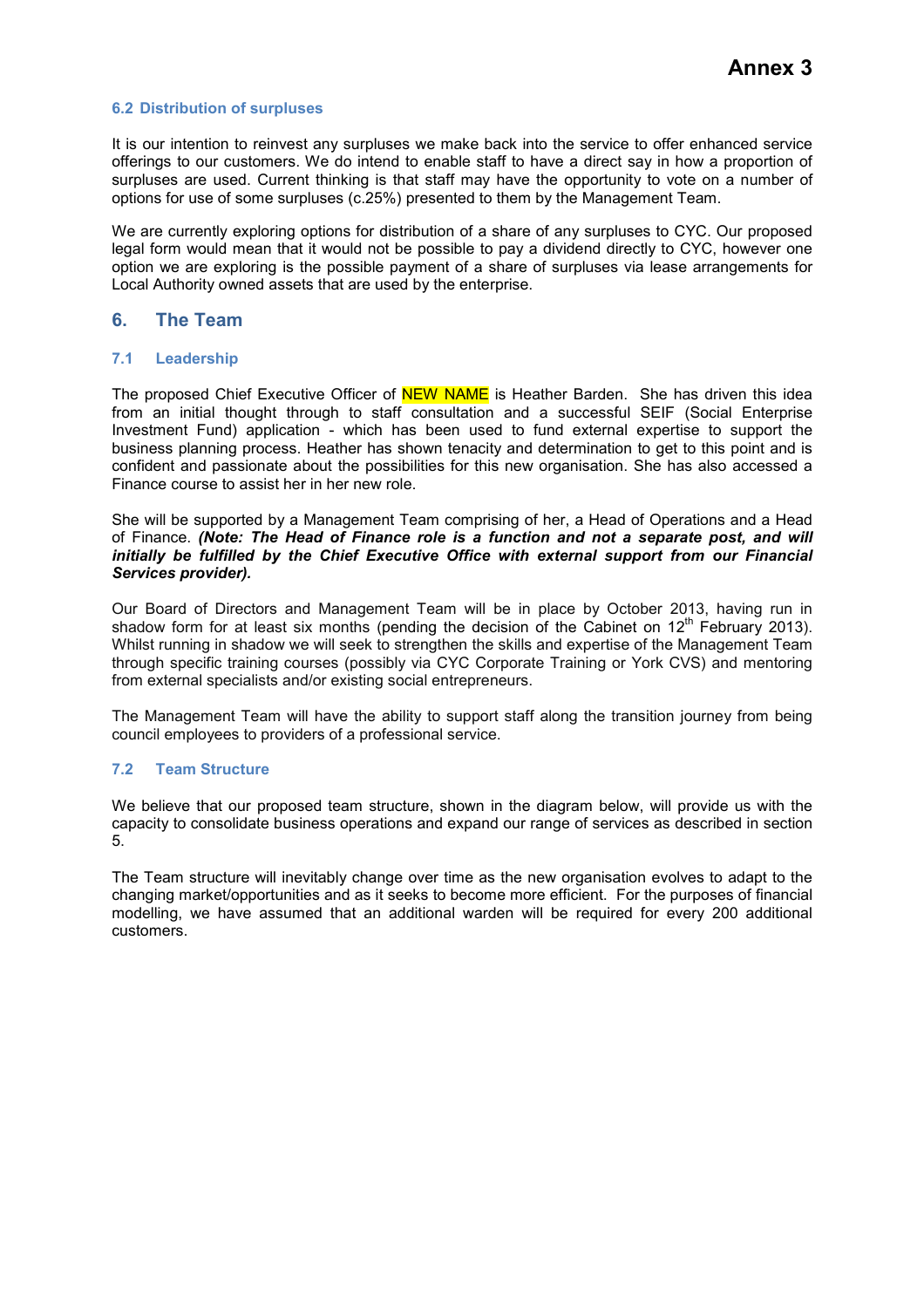

# **7.3 Roles**

The roles within the new organisation's structure are described below:

- **Chief Executive Officer** Strategic leader of the organisation and primary tele-consultant. The CEO will also assume the Head of Finance role initially, with external support from our Financial Services provider.
- **Head of Operations (Service Lead)** Responsible for over-seeing the day to day running of the organisation and will take a lead on managing the budgetary responsibilities.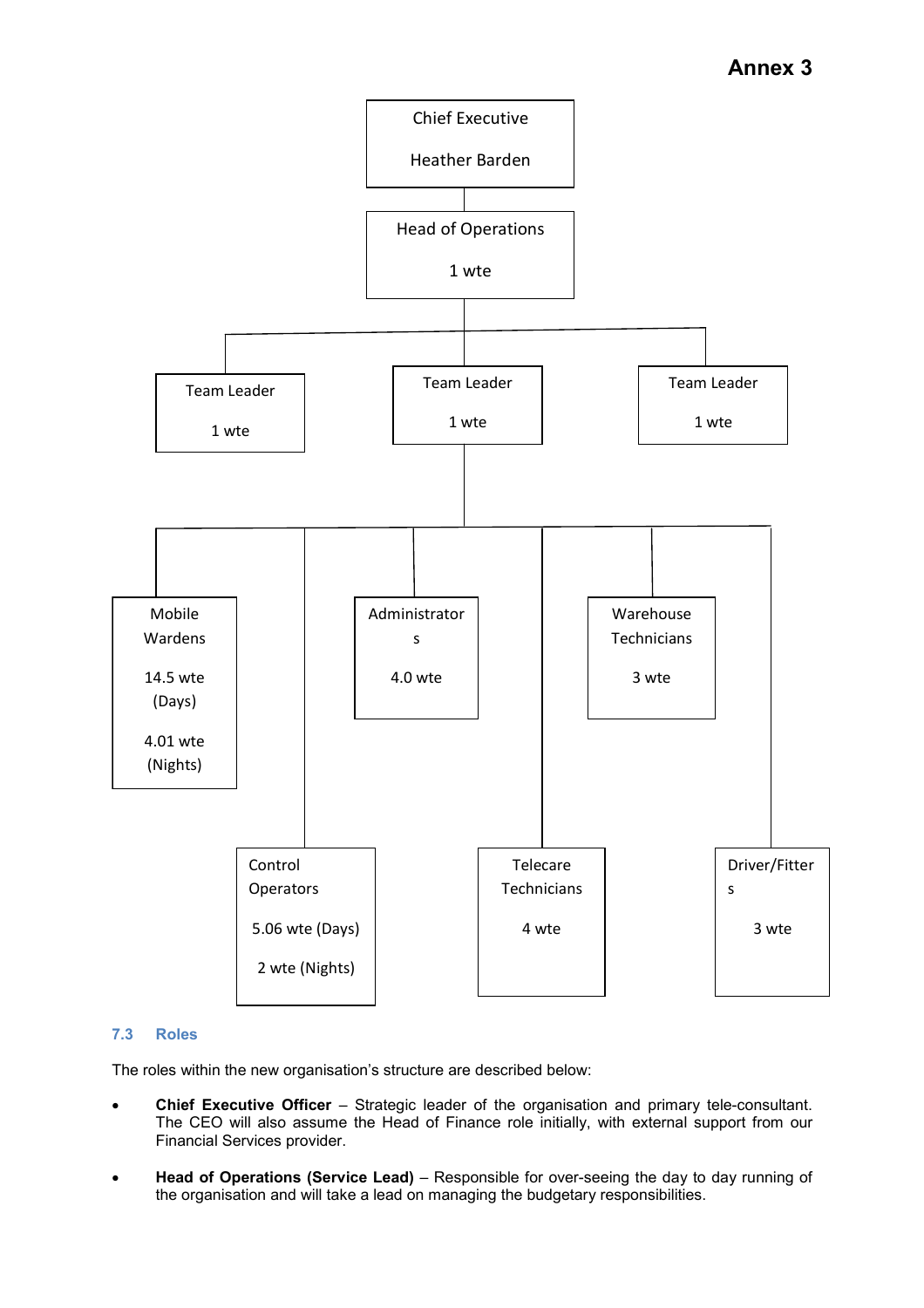- **Team Leader** They will be the first line managers of the team. Staff will report directly to the team leaders and they will provide performance monitoring and quality assurance functions.
- **Mobile Wardens** Responsible for visiting new customers and responding the emergency situations.
- **Telecare Technicians** Responsible for the assessment and installation of all telecare equipment.
- **Control Operators** Responsible for the 24hr monitoring of all equipment and deciding when an emergency response is required.
- **Warehouse Technicians** They will ensure all equipment is stored appropriately and prepared for delivery and logged accordingly prior to leaving the warehouse.
- **Administrators** Provide all reception, phone calls and administrative functions for the whole service. They will also manage the customer database and information and liaise with other departments/organisations as required.
- **Driver Fitters** They will ensure that they take the correct equipment on rounds that are in set geographical areas, and deliver and fit pieces of equipment as required.

# **7.4 Capabilities**

The capabilities required to perform each role within the new organisation's structure are described below:

- **Chief Executive Officer** Providing vision, leadership and future direction for the service ensuring the culture of the organisation reflects the vision, mission and values of the organisation. Ability to produce reports, analyse financial and statistical data and to understand and influence to direction of the organisation.
- **Head of Operations (Service Lead)** Knowledge of managing equipment and telecare services. Ability to manage budgets. Experience of managing multiple service areas and responsible for the day to day running of the organisation.
- **Team Leader** Experience of managing absence, discipline and performance to ensure high quality is maintained. To be able to communicate directly with customers (and/or carers) sometimes in difficult or stressful circumstances.
- **Mobile Wardens** Manual handling and first aid training and the ability to remain calm in a crisis/emergency situations. Documentation and IT skills in order to maintain customer records accurately. To be able to communicate directly with customers (and/or carers) sometimes in difficult or stressful circumstances.
- **Telecare Technicians** Responsible knowledge and experience of fitting and assessing for telecare equipment. Ladder and asbestos training.
- **Control Operators** Understanding of how to use the call handling system and ability to make decisions under stressful circumstances. To be able to communicate directly with customers (and/or carers) sometimes in difficult or stressful circumstances.
- **Warehouse Technicians** Ability to work to tight deadlines and to use the stock control systems. To maintain warehouse functions in an organised and systematic manner.
- **Administrators** To be able to use/learn a number of systems both manual and IT based in order to support the day to day functions of the organisation.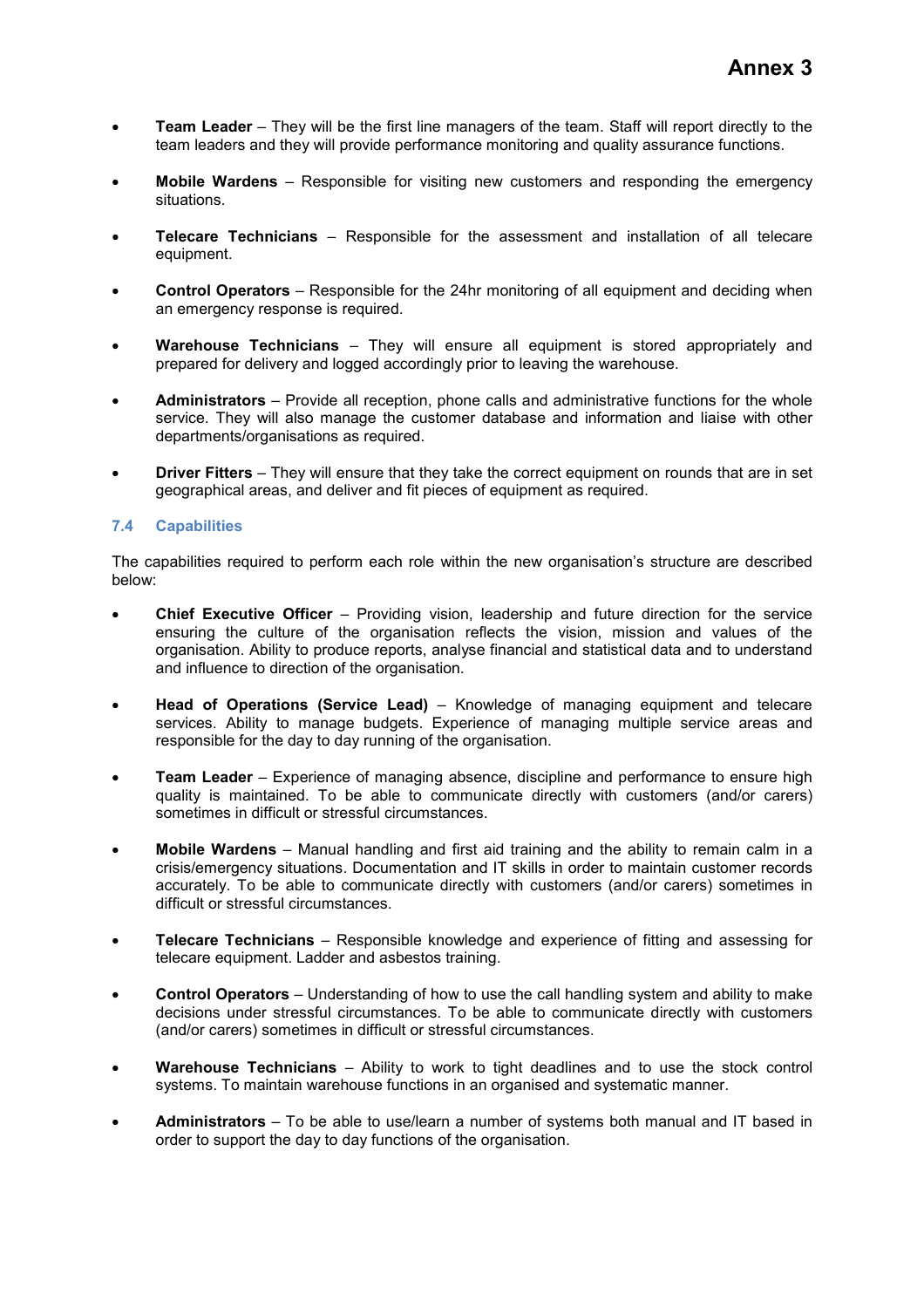• **Driver Fitters** – To be able to drive and fit equipment (having completed the necessary competency based training). To be able to communicate directly with customers (and/or carers) sometimes in difficult or stressful circumstances.

# **7.5 Training and Development**

Training and development will be a priority for the new organisation. It will be important that all staff are inducted into the new organisation to ensure that the values of the organisation are embedded as early as possible. A detailed training needs analysis will be completed as part of the implementation phase to enable a training programme to be developed and put in place. There will also be a focus on developing product knowledge amongst the staff and putting a system in place to keep product knowledge up to date.

An annual appraisal programme will be established using the existing Knowledge and Skills framework to ensure that staff maintain and develop their competences. This will be supported by a supervision programme that will include 1:1 and peer group supervision sessions and identified mandatory training to meet Care Quality Commission standards.

Policies will be developed in-line with the Code of Practice for Community Equipment Services (England 2011), the Care Quality Commission Standards and the Telecare Services Association accreditation standards.

We would also expect that within any contract agreed between the new organisation and CYC or NHS there would be stipulated requirements regarding staff skills and required training.

The table below indicates the mandatory training requirements that we currently access along with some additional training that we access through colleagues in the NHS – this is an informal arrangement and we feel this could be reciprocated by the new organisation in that we would provide NHS professionals telecare training at no cost.

| <b>Course Title</b>            | <b>Mandatory / Other</b><br><b>Training</b><br>(Supplied by CYC) | <b>Other Training</b><br>(Supplied by NHS<br>colleagues) |
|--------------------------------|------------------------------------------------------------------|----------------------------------------------------------|
| First Aid - 3 day              | Mandatory                                                        |                                                          |
| Essential Care Skills- 3 day   | Mandatory                                                        |                                                          |
| <b>Infection Course</b>        | Mandatory                                                        |                                                          |
| Medication                     | Mandatory                                                        |                                                          |
| <b>Mental Health First Aid</b> | Mandatory                                                        |                                                          |
| People Handling                | Mandatory                                                        |                                                          |
| <b>Hoist Training</b>          | Mandatory                                                        |                                                          |
| Lone Working                   | Mandatory                                                        |                                                          |
| Safeguarding - Level 1 & 2     | Mandatory                                                        |                                                          |
| Ladder & Step Ladder Training  | Mandatory                                                        |                                                          |
| Asbestos                       | Mandatory                                                        |                                                          |
| <b>Fire Awareness</b>          | Other                                                            |                                                          |
| <b>Welfare Benefits</b>        | Other                                                            |                                                          |
| Food Hygiene                   | Other                                                            |                                                          |